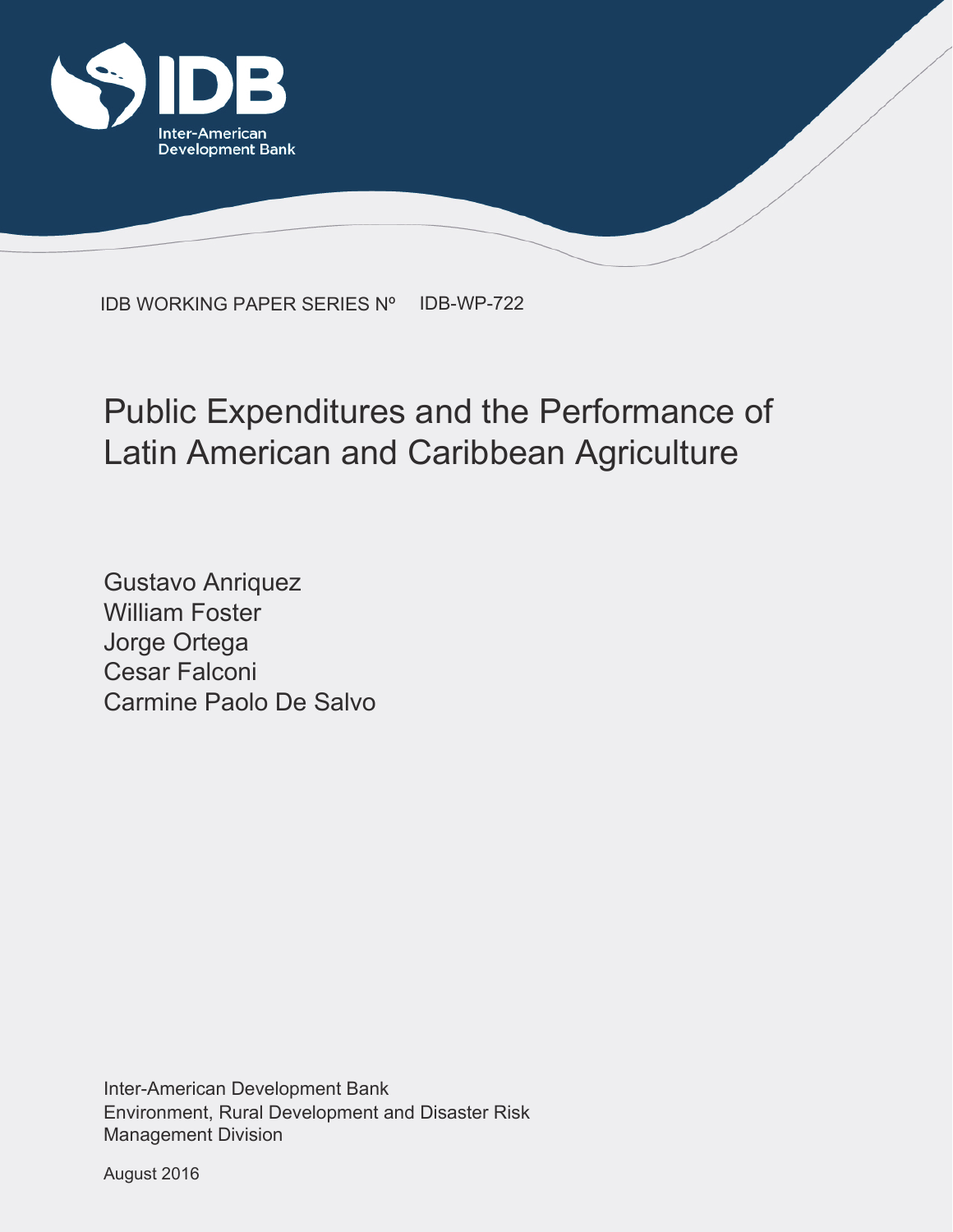

# Public Expenditures and the Performance of Latin American and Caribbean Agriculture

Gustavo Anriquez\* William Foster\* Jorge Ortega\* Cesar Falconi\*\* Carmine Paolo De Salvo\*\*

\*Pontificia Universidad Catolica de Chile \*\*Inter-American Development Bank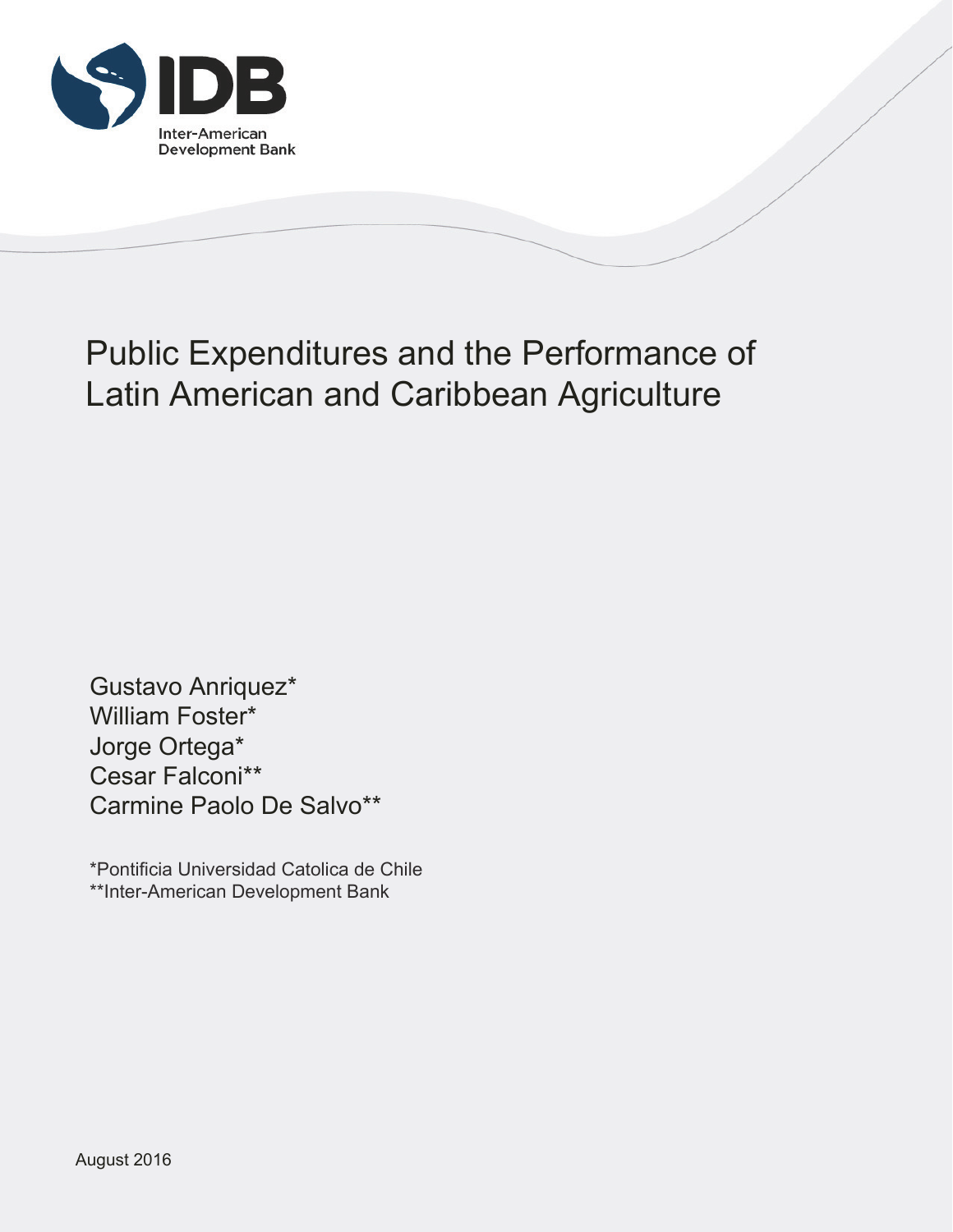Cataloging-in-Publication data provided by the

Inter-American Development Bank

Felipe Herrera Library

Public expenditures and the performance of Latin American and Caribbean agriculture / Gustavo Anríquez, William Foster, Jorge Ortega, Cesar Falconi, Carmen Paolo De Salvo.

p. cm. — (IDB Working Paper Series ; 722)

Includes bibliographic references.

1. Agriculture and state-Latin America. 2. Agriculture and state-Caribbean Area. 3. Agriculture-Economic aspects-Latin America. 4. Agriculture-Economic aspects-Caribbean Area. I. Anríquez, Gustavo. II. Foster, William. III. Ortega, Jorge. IV. Falconi, Cesar. V. De Salvo, Carmine Paolo. VI. Inter-American Development Bank. Environment, Rural Development and Risk Management Division. VII. Series. IDB-WP-722

#### http://www.iadb.org

Copyright © 2016 Inter-American Development Bank. This work is licensed under a Creative Commons IGO 3.0 Attribution-NonCommercial-NoDerivatives (CC-IGO BY-NC-ND 3.0 IGO) license (http://creativecommons.org/licenses/by-nc-nd/3.0/igo/ legalcode) and may be reproduced with attribution to the IDB and for any non-commercial purpose, as provided below. No derivative work is allowed.

 Any dispute related to the use of the works of the IDB that cannot be settled amicably shall be submitted to arbitration pursuant to the UNCITRAL rules. The use of the IDB's name for any purpose other than for attribution, and the use of IDB's logo shall be subject to a separate written license agreement between the IDB and the user and is not authorized as part of this CC-IGO license.

 Following a peer review process, and with previous written consent by the Inter-American Development Bank (IDB), a revised version of this work may also be reproduced in any academic journal, including those indexed by the American Economic Association's EconLit, provided that the IDB is credited and that the author(s) receive no income from the publication. Therefore, the restriction to receive income from such publication shall only extend to the publication's author(s). With regard to such restriction, in case of any inconsistency between the Creative Commons IGO 3.0 Attribution-NonCommercial-NoDerivatives license and these statements, the latter shall prevail.

Note that link provided above includes additional terms and conditions of the license.

The opinions expressed in this publication are those of the authors and do not necessarily reflect the views of the Inter-American Development Bank, its Board of Directors, or the countries they represent.

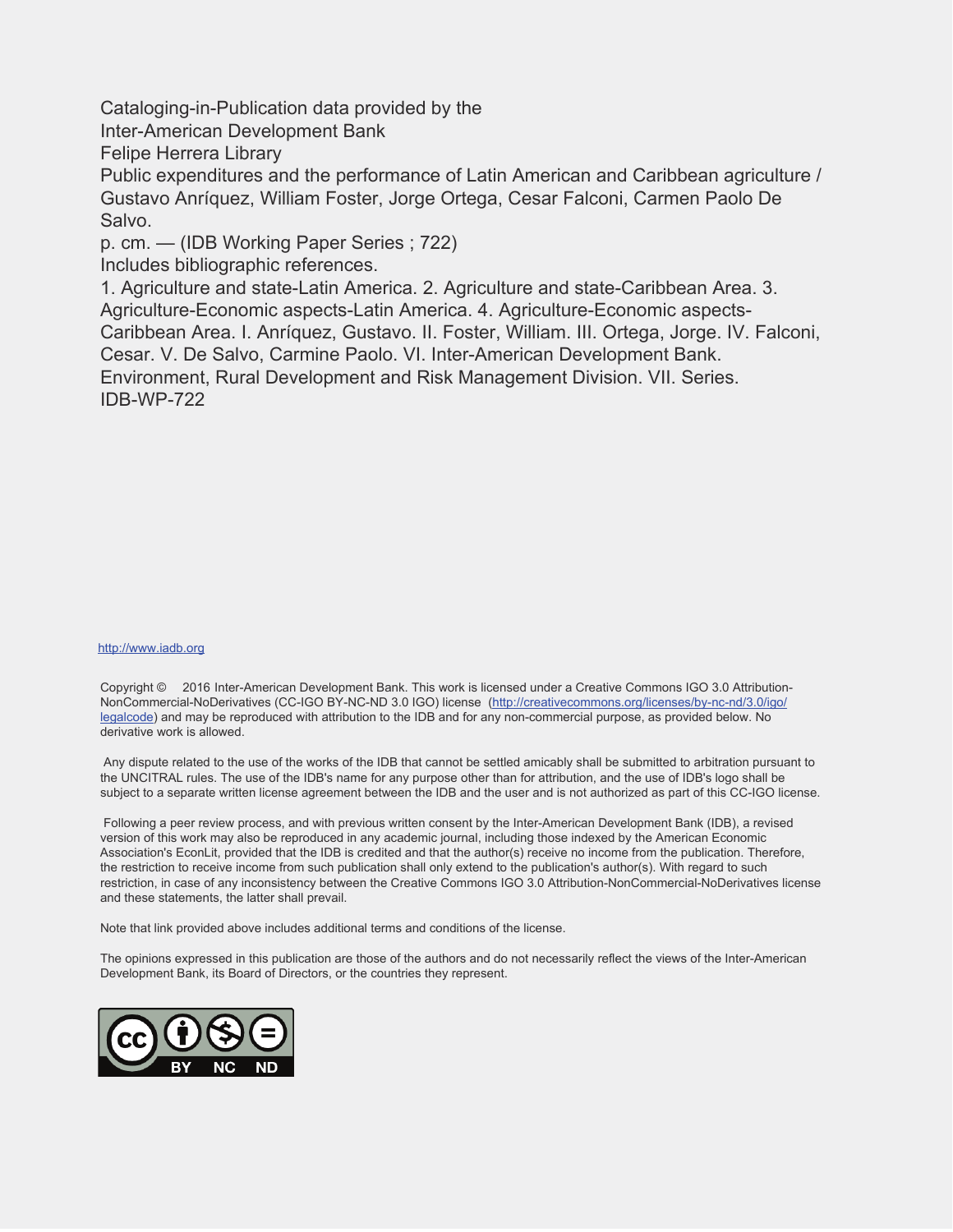### Public Expenditures and the Performance of Latin American and Caribbean Agriculture

Gustavo Anríquez\*, William Foster<sup>†</sup>, Jorge Ortega<sup>‡</sup>, Cesar Falconi<sup>§</sup> and Carmine Paolo De Salvo<sup>⊽</sup>

#### *Abstract*:

Economic theory and econometric evidence support the thesis that the displacement of government expenditures on public goods by subsidies to private goods inhibits the performance of the farm sector. This paper presents an analysis of the influence of the mix of expenditures related to agriculture on net income generation, using data for 19 Latin American and Caribbean countries during 1985–2012. The econometric results demonstrate that total government spending on the farm sector positively impacts agriculture's performance. More importantly, and of greater practical economic significance, increasing the share of expenditures committed to public goods, *ceteris paribus*, would significantly raise rural income as measured by sector value added per capita of the rural population.

Keywords: Public Expenditure, Agricultural Policy, Agriculture, Economic Development. JEL Classifications: H50, O13, Q16, Q17, Q18.

- ‡ Pontificia Universidad Católica de Chile
- § Inter-American Development Bank
- <sup>∇</sup> Inter-American Development Bank

<sup>\*</sup> Pontificia Universidad Católica de Chile

<sup>†</sup> Pontificia Universidad Católica de Chile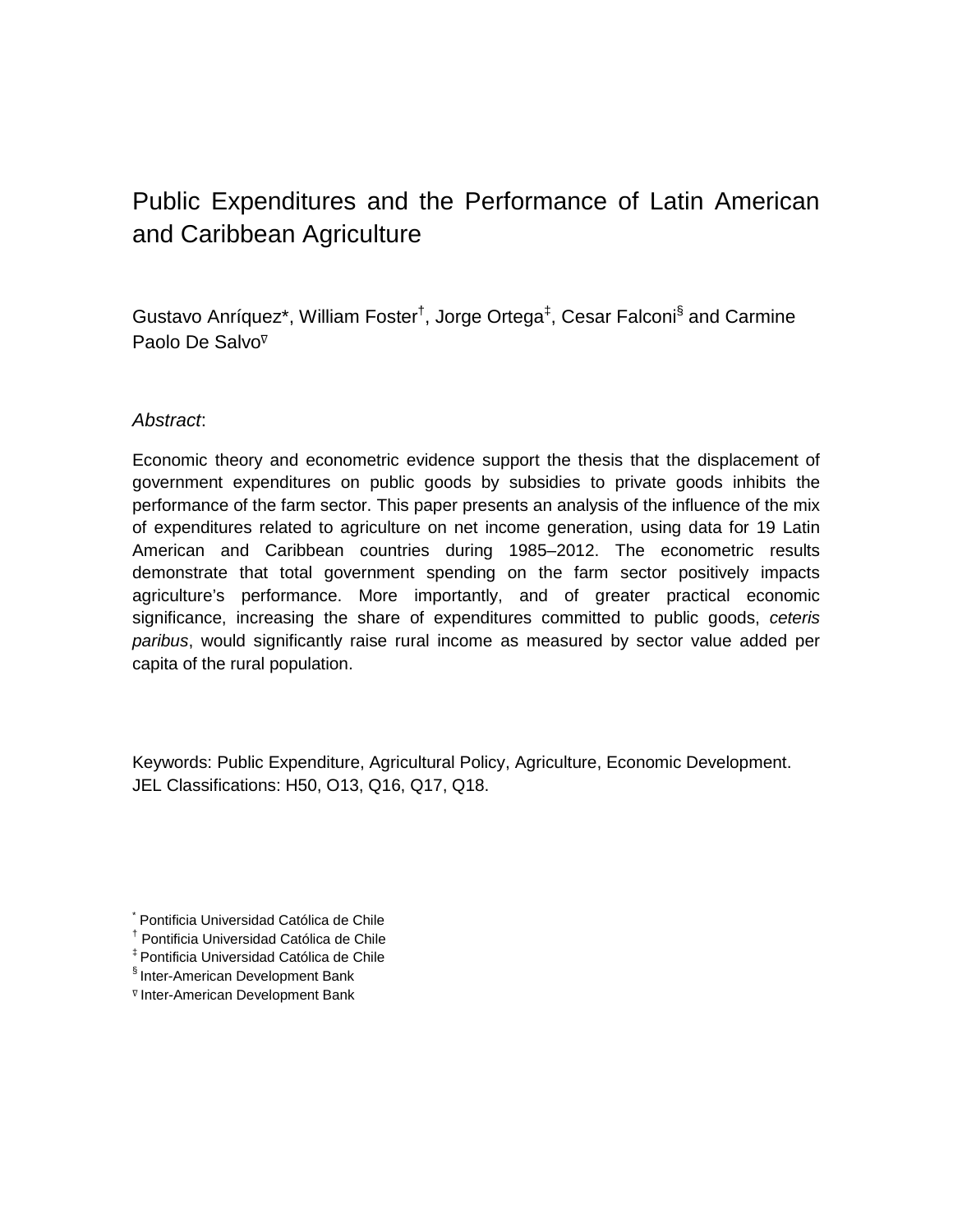| 2. Public goods versus private subsidies and the agriculture sector's performance.  3 |
|---------------------------------------------------------------------------------------|
| 2.1 Public goods, subsidies, and the crowding out of productive investments 3         |
| 2.2 A model linking government spending to the agriculture sector's performance 5     |
|                                                                                       |
|                                                                                       |
|                                                                                       |
|                                                                                       |
| 4.1 Reproducing the López and Galinato results for rural spending, FAO data, 1985-    |
| 4.2 Applying the model to agricultural spending, FAO data, 1985-2001 10               |
| 4.3 Applying the model to agricultural spending, merged FAO and IDB data, 1985-2012.  |
|                                                                                       |
|                                                                                       |
|                                                                                       |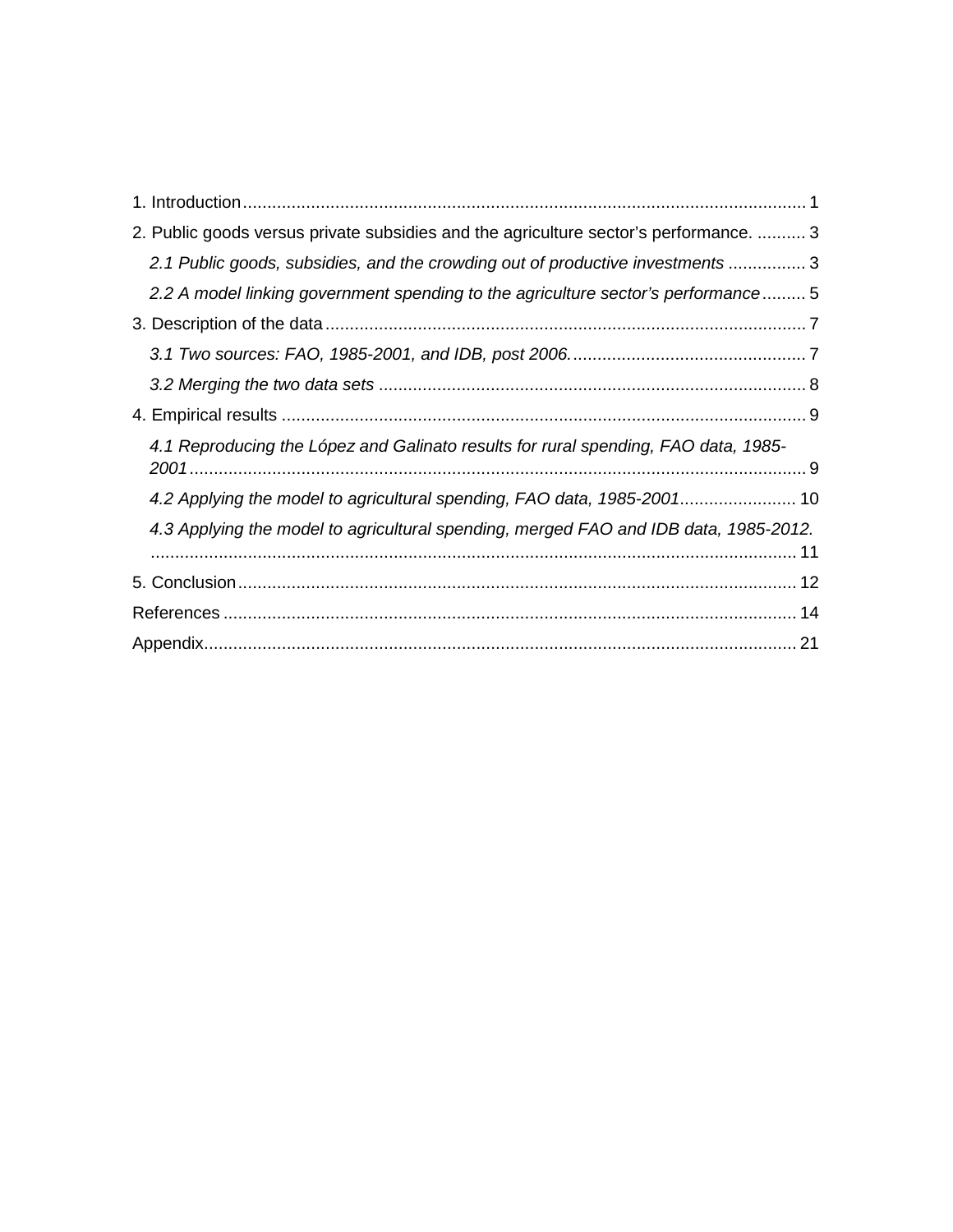#### **Public expenditures and the performance of Latin American and Caribbean agriculture**

#### <span id="page-5-0"></span>**1. Introduction**

Government agricultural policy is a well-known mix of the redistribution of incomes and the promotion of public goods (see the literature review of de Gorter, 2002). Governments intervene to constrain commodity prices, restrict imports and promote exports, and subsidize inputs and credit; but the public sector also finances rural infrastructure and scientific research, and supports systems of standards, consumers' food safety assurance, and protection against invasive species and animal disease outbreaks. Over the course of the last four decades, rural and trade policy analysts have developed a better appreciation of the negative welfare impacts and the often-hidden inefficiencies associated with the use of market interventions and price distortions via regulation. And in broad terms such interventions in agricultural and food markets have diminished across most of the world, in conjunction with unilateral trade liberalization and the rise of more open economies under the auspices of GATT and the WTO (Anderson, 2009).

Economists historically have directed less attention to the welfare consequences of the mix of public spending in comparison with market price distortions. Nevertheless, fiscal outlays related to the agricultural sector have been subject to broad criticism from economists for being distorting, socially inefficient, and driven by rent-seeking, (de Ferranti, et al., 2005). Taxpayer-financed subsidies for investments and other activities that yield returns primarily or wholly internalized by agricultural firms and private interests are considered especially egregious, carrying large opportunity costs in terms of the foregone benefits of public-good investments that could otherwise have been promoted with those same resources (Fan, Hazell and Thorat, 1999 and 2000; Allcott, Lederman, and López, 2006; López and Galinato, 2007). In addition to the undersupply of public goods, taxes raised to support private goods burden other private sector actors, discouraging their own productive investments and income generation. And among the costs of fewer public goods, the lower productivity of complementary private investments should be included. More insidiously, not only do lower private investments compound the negative effect on sectoral productivity growth of the under provision of public goods, but a political system seen ready to bankroll private interests at the expense of the public also invites a diversion of private resources from productive projects toward rent-seeking activities in search of more subsidies (e.g., Helpman and Grossman, 1994).

Underinvestment in public goods in countries where smaller-scale farmers of limited capital predominate is particularly debilitating for sectoral growth. The lack of a developed base of complementary public goods related to infrastructure, technology, and knowledge limits the returns to private investments in land improvements, in machinery and physical plant, in human capital, and in the experimentation with cropping systems, all of which leads to slower growth in agricultural productivity and income generation. Foregone public good expenditures related to agriculture in developing countries are often associated with two problems that restrain longer-run sectoral growth: inadequately performing R&D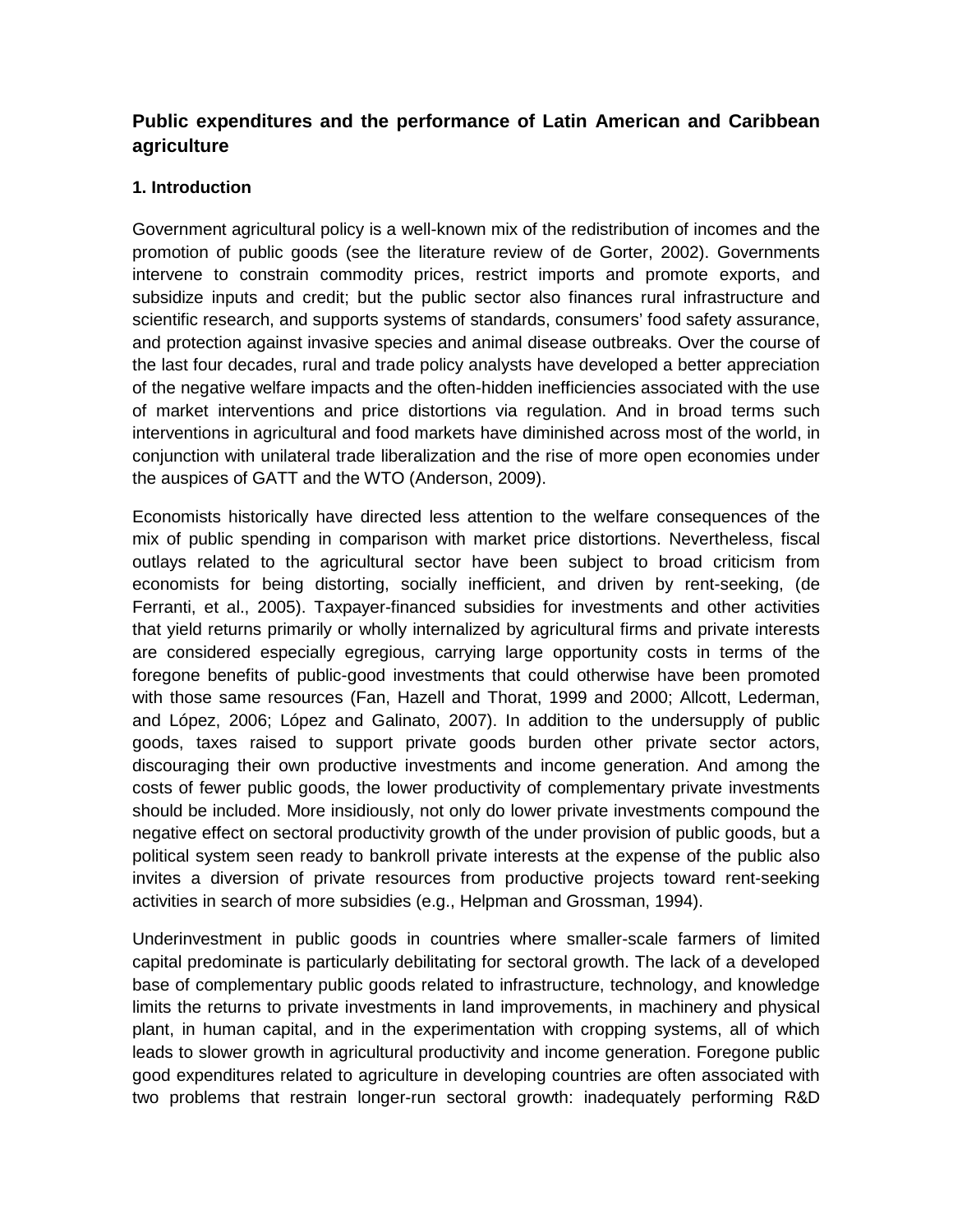systems and underinvestment in education (Lederman and Maloney, 2003). The second problem is made more acute by a simultaneous lack of attention to resolving institutional obstacles to improving imperfect credit and insurance markets, aggravating the difficulties facing the poor in financing investments in human capital.

The empirical work of López and Galinato was particularly useful for understanding the importance of the public expenditure mix for rural Latin America and the Caribbean. Applying panel regression methods to rural sector spending data for 15 countries during the period 1985-2002 (see Soto, Santos and Ortega, 2007), the authors found that, while government expenditures spurred per-capita agricultural value added, the composition of spending was important: holding total spending constant, increases in the share of subsidies going to private interests had notably large and negative long-run effects on sectoral value added per capita of the rural population. For many Latin American and Caribbean countries there is a substantial crowding-out of public goods by subsidies in rural expenditures. López and Galinato estimated that, by a shift of 10 percentage points in the expenditures mix from subsidies to public goods, say from 50 percent going to subsidies (their sample average) to 40 percent, per capita sectoral income would increase in the long run by between 4 and 5 percent – without spending a dollar more of taxpayers' money on agriculture.

Over a decade has passed since the end of the data series employed by López and Galinato. The purpose of this study is to update the previous analysis of the impacts of the composition of government expenditure on agricultural performance, extending the original coverage of rural spending to four additional Latin American and Caribbean countries, and incorporating a new data set (Agrimonitor) on *agricultural* spending for recent years prepared by the Inter-American Development Bank.<sup>[1](#page-6-0)</sup> The original data collection effort, which ended in 2001, attempted to account for agricultural and non-agricultural *rural* government spending; the more recent data focuses only on the farm sector, following the OECD's basic template to assess country-comparable producer support estimates for agriculture. The difference between data sets is that rural spending includes infrastructure projects (e.g., rural roads, electrification) and social supports (e.g., health, education), usually managed by government agencies unrelated to agricultural production, such as ministries of public works, education, and health.

The first question is to ascertain if the original panel-data regression analysis for 1985- 2001 holds when extended from 15 to 19 countries and when, instead of the total and mix of *rural* spending, only the total and mix of *agricultural* spending are employed to explain the variation of per-capita sectoral value added. The answer is yes; the original estimation results hold; and an increase in public expenditures, either rural or limited to agriculture, keeping the composition of spending constant, has relatively little impact on stimulating farm sector income. Instead, a shift in the mix of spending toward public goods, keeping the total expenditure constant, has a notably large effect on the sector's value added per

<span id="page-6-0"></span><sup>1</sup> Agrimonitor is the database maintained by the IDB for tracking Producer Support Estimates (PSE) at the country level in Latin America and the Caribbean. It is meant to serve analysts and policy makers in assessing the composition and magnitude of agricultural policies. It is available at agrimonitor.iadb.org  $\overline{\phantom{a}}$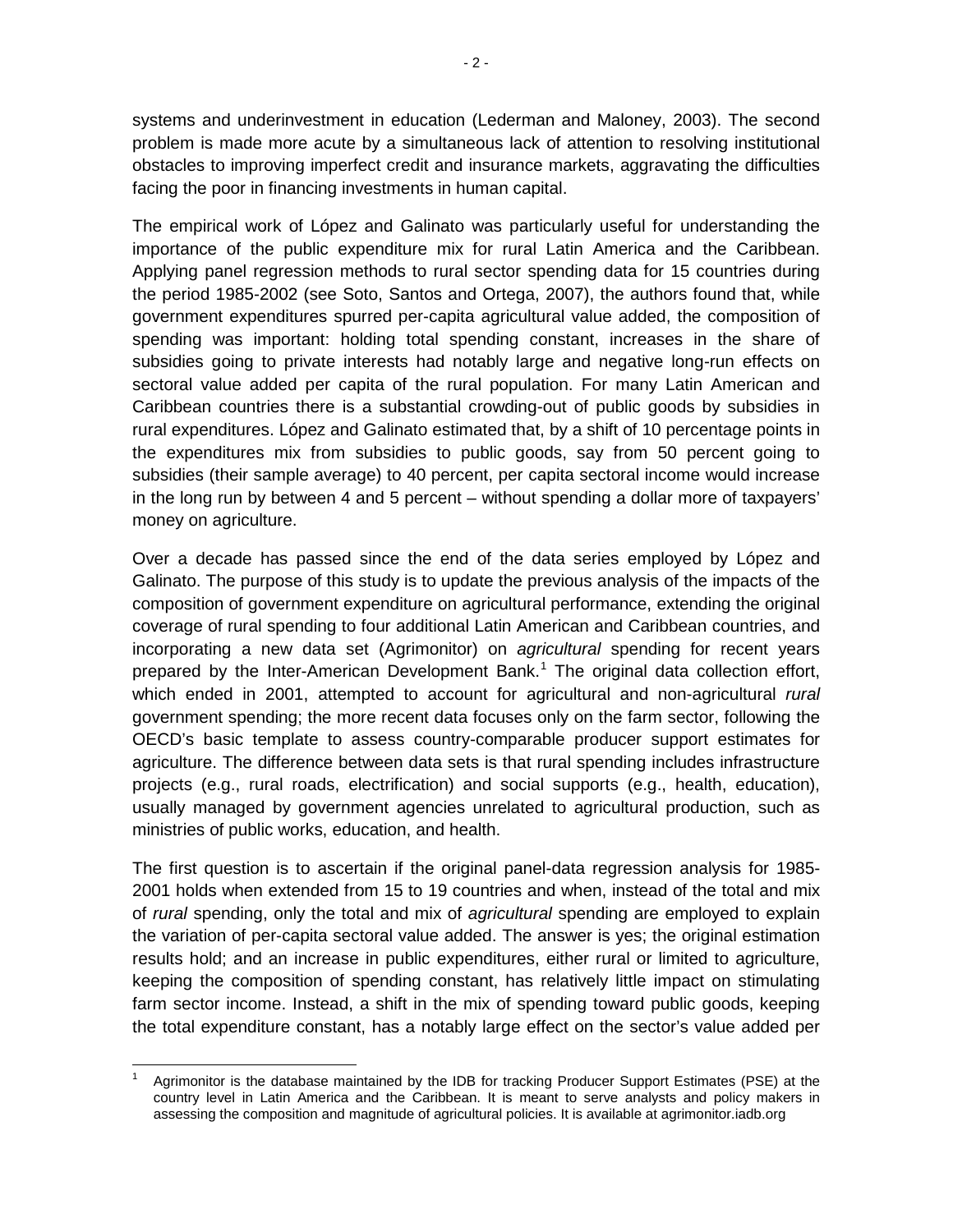capita. Moreover, introducing into the regression model, as separate explanatory variables, the share of private goods in *agricultural* spending and the share of private goods in *non-agricultural* rural spending, confirms that it is the variation of the agricultural component of the expenditure share that goes to private goods, not the non-agricultural component; that explains the variation in agricultural value added per capita.

With evidence that the empirical results are driven by agricultural spending and not rural spending more generally, the second question concerns the extension of the analysis to include the recent IDB data on agricultural expenditures. We take a consistent approach to assign various agricultural budget items to categories (public, private and mixed); then,we splice the original FAO data (excluding the non-agricultural spending) with the Agrimonitor data for 2006-2012. Next, applying panel data, we estimate the relation between value added per rural person and the total and the mix of agricultural spending, accounting for the possible endogeneity of explanatory variables. The results show that, again, the composition of agricultural expenditures significantly impacts the sector's performance. A shift of 10 percentage points of the agricultural budget from private to public goods, maintaining total spending constant, leads to an approximately 5 percent increase in value added per capita. To achieve the same increase, while holding the mix constant, would require an increase of approximately 25 percent or more in total spending. In short, the study confirms what economic thinking and earlier empirical studies have found: *ceteris paribus*, diverting taxpayer funds from public goods to privately internalized subsidies decreases farm sector performance. In practical terms, shifting the composition of expenditures is far more beneficial to per-capita sectoral income than increasing proportionally across the board the total of government spending on the sector.

The paper continues in Section 2 with a review of the basic model linking agriculture's performance to the level and composition of government spending on private goods and public goods. A discussion of data sources follows in Section 3, with a summary of the rules employed to assign expenditure items to various categories. Section 4 contains the econometric results and Section 5 concludes.

#### <span id="page-7-0"></span>**2. Public goods versus private subsidies and the agriculture sector's performance.**

#### <span id="page-7-1"></span>*2.1 Public goods, subsidies, and the crowding out of productive investments*

Taxes, regulation and public spending are the main tools of state intervention in the economy. Traditionally public spending is economically justified to provide public goods, correct market failures and alleviate poverty. Public goods (characterized by nonexcludability and non-rivalrous consumption) are subject to the problem of "free riding." Some examples of what might be called pure public goods are investments in basic science research, territorial defense, universal immunization, and air quality. Other investments have some aspects of public goods and can be regarded as semi-public, often serving to reduce transaction costs. Examples include universal education, government involvement in correcting failures of coordination between economic actors, the definition and maintenance of standards, the promotion of national brands, etc.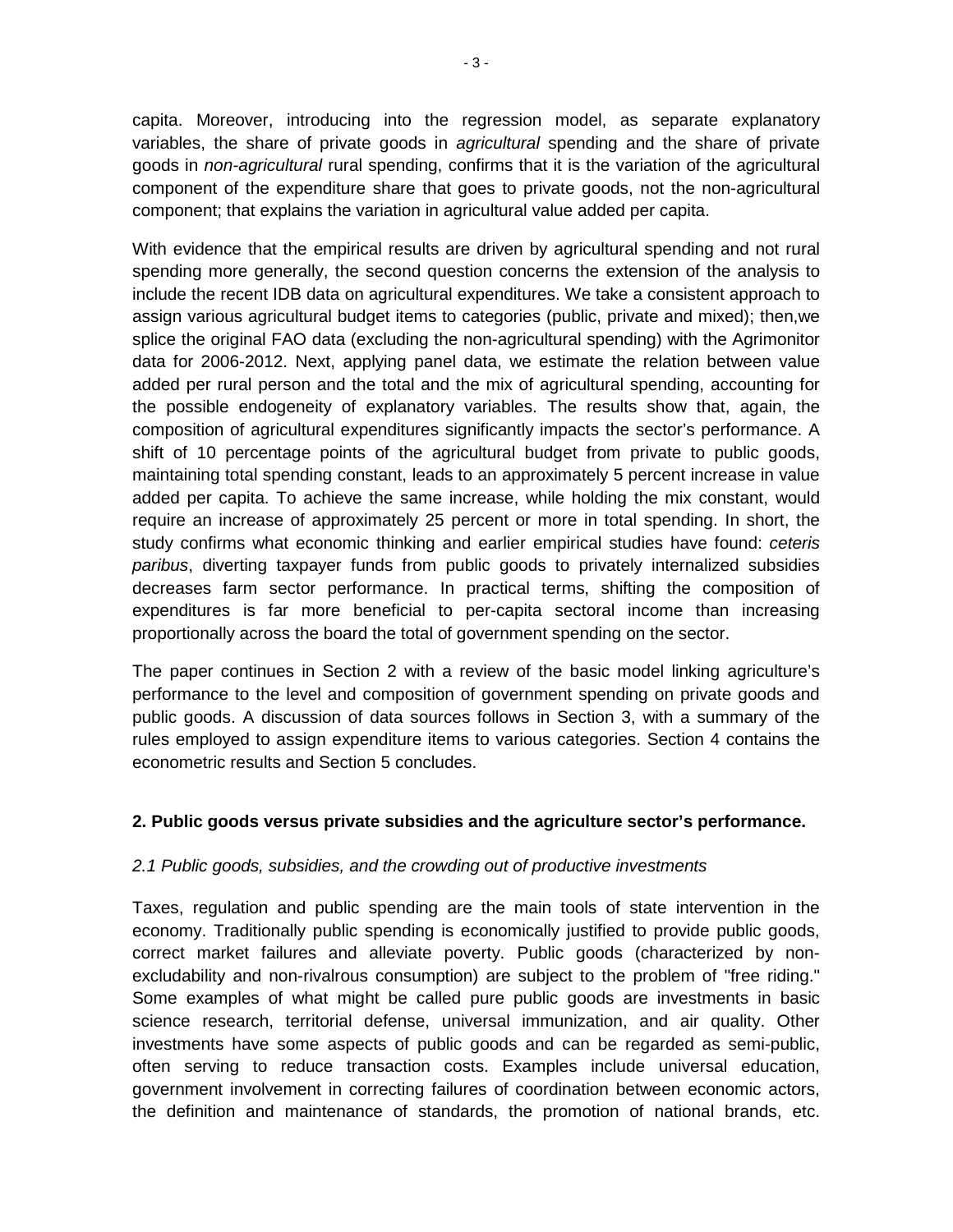Certainly, although it is possible to rationalize government expenditures based on the idea of public goods, economists and policy analysts recognize that there is a temptation to use the public-good excuse to justify spending on goods that are not public or semi-public. The identification of real public goods, however, serves as a guide to direct taxpayer resources to their most efficient uses.

In addition to financing pure public goods, such as basic research and monitoring of invasive pests, economists often include under the broad category of spending on public goods those activities that mitigate the welfare consequences of inefficiencies linked to poorly functioning markets (Rausser, 1992; López, 2007). In developing countries, poorly defined and protected property rights, and weak credit and risk-sharing markets often limit the ability of farmers and other smaller-scale entrepreneurs to realize viable projects that would otherwise attract investors. Shallow or poorly functioning resource markets can be addressed, for example, via public spending on registries and programs to promote land and water titling. Regional and country-specific taxpayer-funded farm research is rationalized by coordination problems: the potential, internalizable returns for large, international biotechnology firms are limited where there are high costs to develop locally appropriate products in order to market to many, unsophisticated small farmers, especially where the ability to maintain control over the product's diffusion is uncertain. (See, Hoff and Stiglitz, 2000.)

One particularly notable type of project limited by such market imperfections is the investment in a person's human capital (as stressed in López, 2007). Credit markets could (and do so in developed countries) link a broad base of investors to a portfolio of many persons seeking to increase their future marginal productivity and income-generating potential. Without well-functioning credit markets, other institutions, such as the extended family, might substitute to some degree, but not wholly. A young worker from a low-income background would face high transactions costs to signal credibly to a limited number of (risk-averse) local investors his future potential productivity gains – and the willingness to discharge the debt. Therefore, public spending on agricultural schools and training, and on basic education more generally, oriented to the rural young of modest means, is usually considered a productive intervention (Rausser, 1992) and a mixed public good.

As summarized by López and Galinato, the primary mechanism by which the performance of the agricultural sector, as measured by value added per capita, is linked to the mix of subsidies and public good spending is the displacement or "crowding out" of productivityenhancing investments. Given the limited resources of governments and private actors in the economy, crowding out takes several analytically interesting forms. The first is the aforementioned link between the lower productivity of private investments and reduced investment in complementary public goods (Foster, et al.).<sup>[2](#page-8-0)</sup>

<span id="page-8-0"></span>The literature on the complementarities of policy instruments shows that with communications and roads, households diversify income sources, and improved rural infrastructures can improve the access to schooling and healthcare (e.g., Escobal and Torero, 2005.) Improved road networks (via improved transportation and safety) leads to improved school attendance. Better rural accessibility to electricity produces a range of benefits, one notable being more time for school study, which improves school **.**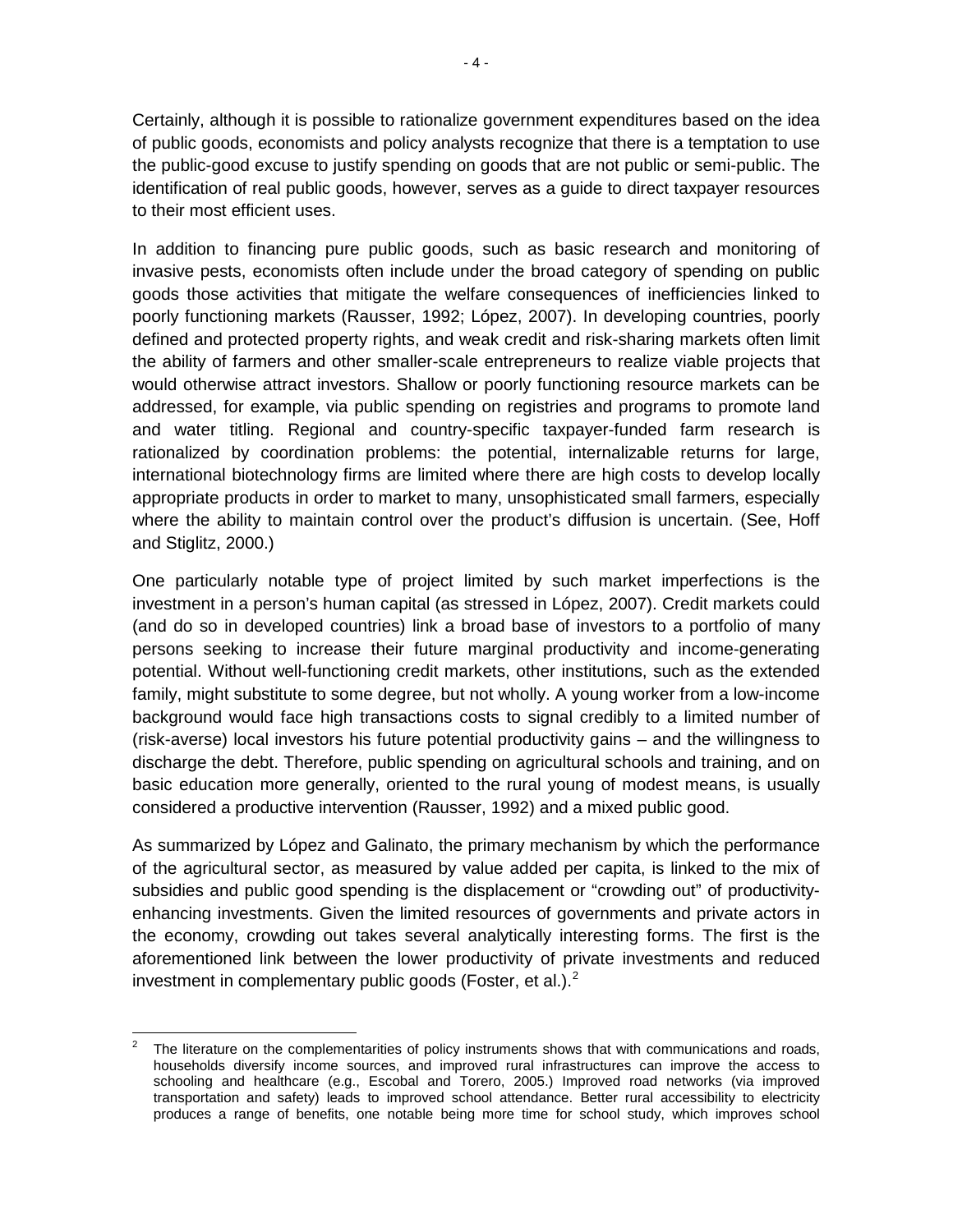A second form of crowding out is associated with the nature of political markets. Within the government budget, the self-interest of decision makers and the political pressures from rent seekers tends to shift limited resources to private goods away from goods that have higher – sometimes much higher – rates of returns in terms of overall social benefits. The literature on the political economy of public choice in agriculture has explored this process in depth (de Gorter, 2002), and various empirical studies have verified the high rates of return on public good investments, especially those related to agricultural research and rural infrastructure (Alston, et al., 2000).

A third type of crowding out occurs when private interests, instead of investing immediately, scale back investments or delay projects anticipating an advantage from available government subsidies in the future. The un-invested private capital shifts to consumption or to shorter-term projects. If a government were capable of credibly committing to avoid spending on private goods, then private investors would be forthcoming. But otherwise, even if primarily motivated by the public good, policy makers, once presented with an apparent failure of the private sector to take advantage of profitable investments, have the incentive to fill the gap in the form of subsidies to nonpublic goods, thus confirming the rational expectations of private interests that the government would in fact eventually subsidize their activities.

Related, but not necessarily deleterious for sectoral value added, is the incentive to displace resources to activities that give private interests less costly access to subsidies. In search of the highest private return, farmers and others are induced to withdraw resources from investments with returns determined in the market and to over-invest (in terms of social surplus) in projects with returns determined in part by taxpayer support. Consider fertilizer subsidies, where lowering the cost of the input would cause rational farmers to reallocate land and invest in non-transferable capital for crops that tend to be more intensive in fertilizer use. For example, artificially low fertilizer costs might provoke a conversion of forested land to improved pastures and investments in beef cattle. There is a displacement of land and a reduction in specific investments to activities with a lower marginal product of fertilizer.<sup>[3](#page-9-1)</sup>

#### <span id="page-9-0"></span>*2.2 A model linking government spending to the agriculture sector's performance*

**.** 

Following the arguments (and algebraic notation) of López and Galinato, we briefly summarize here the basic conceptual model that motivates the econometric specification of a relation between per-capita agricultural value added and the total and mix of

performance. Investments in water and sanitation reduce child and maternal mortality, and increase educational performance. But Fan, Zhang and Zhang (2002) show for China that the magnitudes of poverty effects and other welfare indicators depend on the type of government spending and on regional differences in resources, demographics and level of development.

<span id="page-9-1"></span>differences in resources, demographics and level of development.  $\frac{1}{2}$  One should note that, in assessing the impact of the mix of public spending on sectoral income measured by value added, governments often subsidize intermediate inputs, such as fertilizer and fuel. To the extent that subsidies to private agricultural interests lower the cost of intermediate inputs or raise the value of production sold to consumers and other sectors, an increase in the proportion of government spending in the form of private goods would act to increase sectoral value added. This is more likely to be the case when analyzing the mix of agricultural spending in contrast to broader rural spending.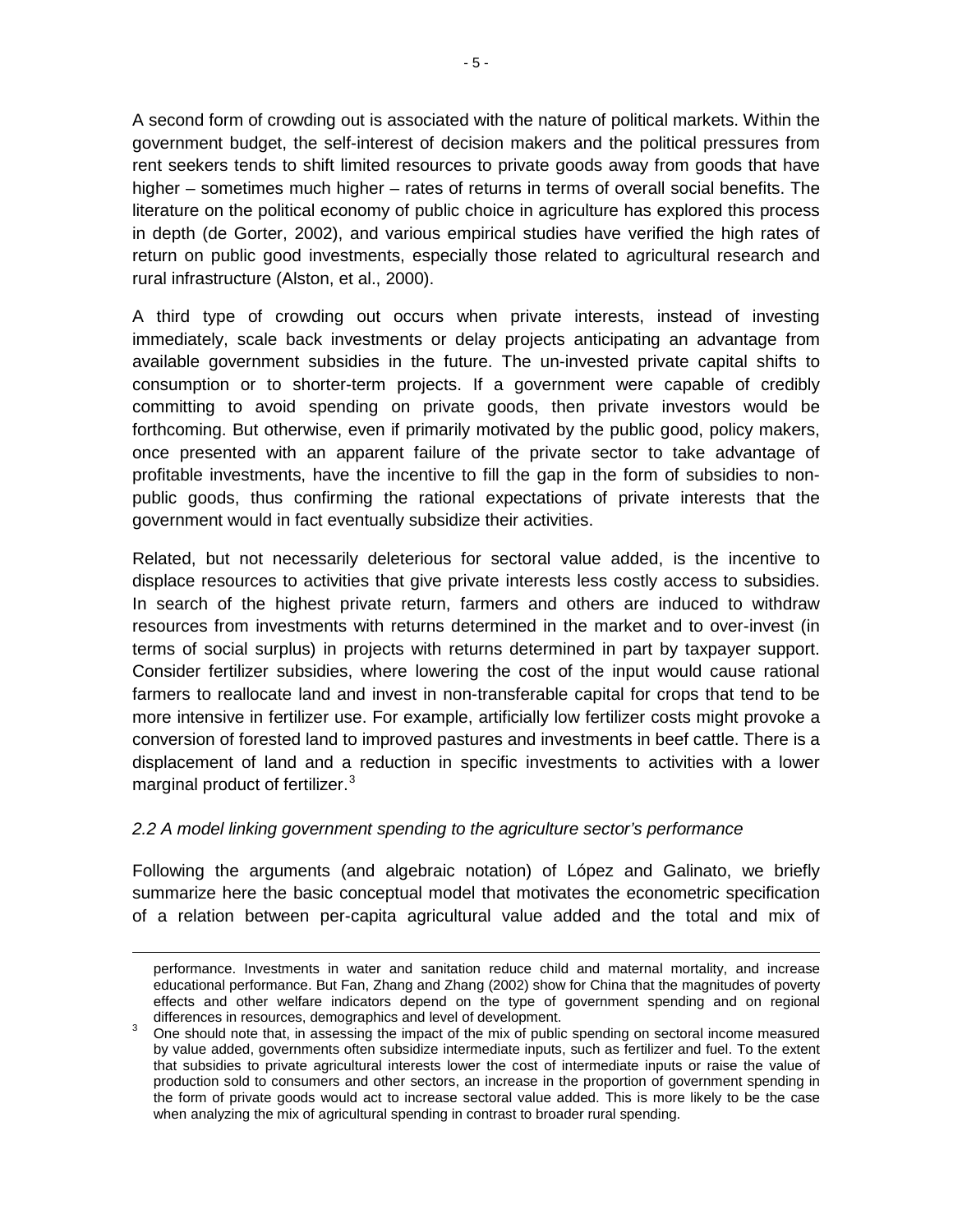government rural expenditures. The basic model is based on the aggregate level of agricultural production, Q, as a concave, linearly homogeneous function of three-sector specific factors and aggregated intermediate inputs, X. The sector-specific factors are labor, L, land, Z, and specific capital, K. Given the price of the output, p, and a price of intermediate inputs, v, and a productivity indicator, A, the model assumes that, all else held constant, intermediate inputs are chosen by individual, price-taking, profit-maximizing producers with the result of maximizing the sector's aggregate returns to sector-specific factors, or value added:

$$
G(p, v, L, Z, K|A) = \max_{X} p \cdot Q(L, Z, K, X|A) - v \cdot X
$$

Government policies can affect output and input prices as well as the productivity level. We focus on three summary indicators of policy: total sectoral expenditures, E, the share of spending on private goods, S, and a measure of trade openness, T. In addition, domestic prices are, at least to some degree, influenced by world prices,  $p_w, v_w$ ; and both domestic prices and productivity are influenced by conditions in non-agricultural sectors, Y. Making use of the linear homogeneity of the production function, one can write the per capita value added in terms of sector-specific capital intensity per worker,  $k = K/L$ , and land per worker,  $z = Z/L$ . The final, generic specification for a reduced-form expression of per-capita value added becomes:

$$
g = \frac{G}{L} = g(p_w, v_w, E, S, T, Y, k, z)
$$

In estimating this relationship one should recognize the likelihood of endogeneity for some variables. In the practical application below, we instrument the level of land per capita and the indicator for non-agricultural sector conditions, which we measure in terms of percapita GDP in the rest of the economy. We also consider the possibility that the level of total expenditures per capita is endogenous.

A priori one expects that sectoral performance should increase with increases in output price,  $p_w$ , total government expenditures, E, the performance of the rest of the economy, Y, and the per capita, sector-specific factors, k and z. Performance should decrease with increases in the price of intermediate inputs,  $v_w$ , and the share of government spending on private goods. The impact on sectoral performance of an increase in trade openness is ambiguous.

There are some practical issues to consider in order to implement this model. First, instead of separating output and intermediate input prices, we make use of a price index of agricultural production in real terms, q. Second, data are unavailable for sector-specific capital, and so we further concentrate the estimated reduced form by excluding the variable k. In effect, we are positing a long-run equilibrium relationship, where the regression coefficients account for the equilibrium, reduced-form relation between percapita sector-specific capital and the exogenous variables. Third, there are undoubtedly unobserved country-specific determinants of the aggregate production function and the influence of the aggregate measures of government policy (e.g., climate, culture and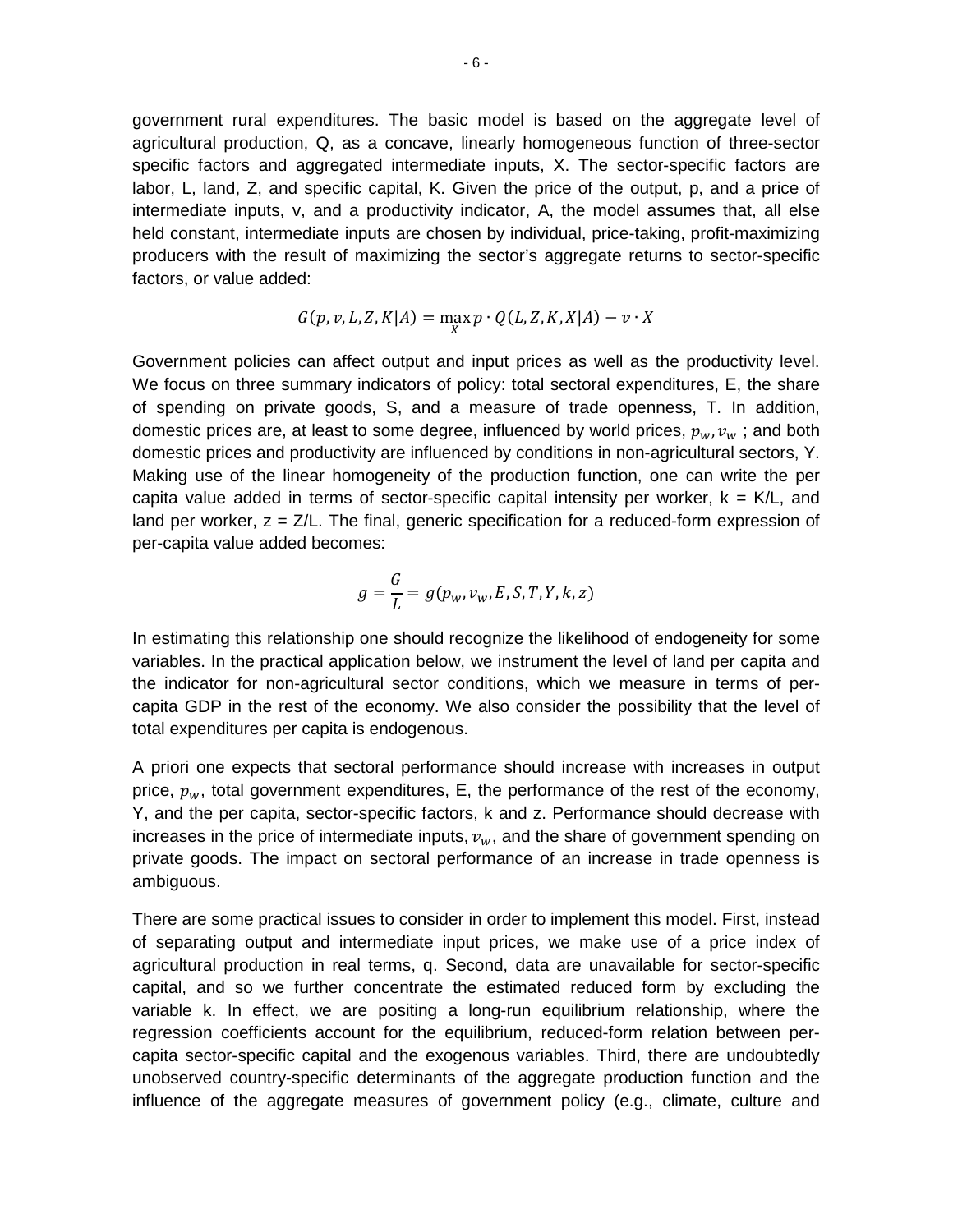institutions). We therefore take a panel regression approach, where these country-specific factors are captured by a fixed or random effects terms.

To summarize, using the López and Galinato notation, in the empirical exercise we apply a panel approach for Latin American and Caribbean countries using data averaged in fiveyear (and three-year) periods and a simply linearization of the above reduced form:

$$
ln g_{it} = \beta_E E_{it} + \beta_S S_{it} + \beta_T T_{it} + \beta_Y Y_{it} + \beta_z z_{it} + \beta_p q_{it} + \mu_i + \varepsilon_{it}
$$

where, for country i averaged during five-year period t,

 $Ing_{it}$  represents the log of per capita agricultural GDP, or per capita value of production.

 $E_{it}$  – per capita rural or agricultural government spending.

 $S_{it}$  – the share of subsidies or private goods in government expenditures.

- $T_{it}$  an index of trade policy openness (exports plus imports relative to GDP).
- $Y_{it}$  per capita non-agricultural GDP.
- $z_{it}$  per capita agricultural land.
- $q_{it}$  real price index of agricultural production.
- $\mu_i$  country fixed or random effect.
- <span id="page-11-0"></span> $\varepsilon_{it}$  – identically and independently distributed shocks.

#### **3. Description of the data**

#### <span id="page-11-1"></span>*3.1 Two sources: FAO, 1985-2001, and IDB Agrimonitor, post 2006.*

We make use of two main sources of data. The first is from a FAO project (GPRural), beginning in 2001, to assess rural public expenditures in Latin America and the Caribbean and which collected annual data from 20 countries. For most countries the data spanned 1985-2001, although some countries extended the data until 2003 and 2005. The project description and data summary, and several studies based on the data collected, can be found in Soto, Santos and Ortega (2006). These FAO data are organized, following the functional classification of expenditure of the IMF, into three groups: Productive Development, Rural Infrastructure, Social and Public Expenditure. Each item is classified as a public good, or private good (subsidy), or mixed. López and Galinato reported that they divided in half the spending on mixed goods, but the present authors further classified mixed goods as mostly public (with one-third subsidy), mostly private (two-thirds subsidy), and half-and-half. The shares used in this present study tend to be lower than those of López and Galinato, although the coefficient of correlation between the two (using reported country averages for the original 15 countries) is 0.89. The list of budget items covered and in the FAO study is presented in Appendix Table A1, along with the proportions assigned to private goods. For the present study, we separated agricultural from nonagricultural spending. Table 1 presents the averages of rural and agricultural expenditure totals by country, and the share of spending on private goods.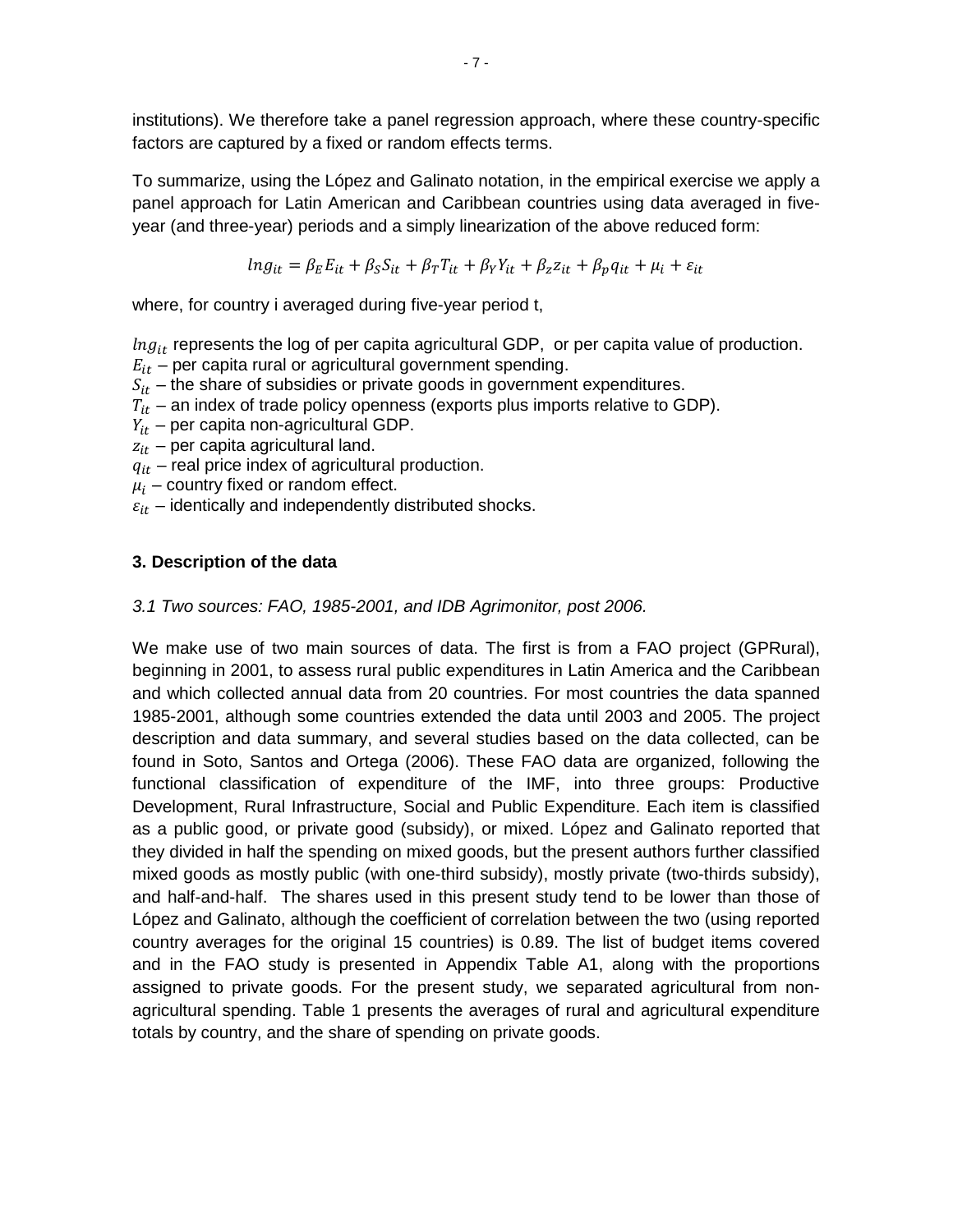The second source of data is that of the IDB project, Agrimonitor, [4](#page-12-1) which uses the OECD's template for estimating country-comparable producer support estimates for the farm sector using data principally from ministries of agriculture, and so exclude rural spending not related to the farm sector.<sup>[5](#page-12-2)</sup> These data are for the years 2006-2012 (with some countries having 2013 and 2014), and are also organized into three groups, but following the classification of the OECD to estimate agricultural support: producer support, general services, and transfers to consumers. We take the producer support and general services expenditures and again classify mixed goods as mostly public (with one-third subsidy), mostly private (two-thirds subsidy), and half-and-half (see Appendix Table A2). Table 2 presents the averages of the Agrimonitor data by country for the years available between 2006-2012 of the total and mix of government agricultural expenditures.

#### <span id="page-12-0"></span>*3.2 Merging the two data sets*

**.** 

There is substantial overlap between the items covered in the FAO and IDB data sets, although the IDB data do not contain rural, non-agricultural spending (the items in Tables A1 and A2 that are highlighted in yellow are those which are to be found in both data sets.) Focusing on agricultural spending and taking a consistent approach to assigning various budget items to categories (public, private and mixed), we can construct a joint data set that splices the two data sources and spans the period 1985-2012. There are certain complications to this merging of the two sources due to the different methods of collecting and organizing the data. Both the FAO GPRural dataset and the IDB's Agrimonitor policy and PSE monitoring dataset record spending in agricultural programs following expenditure on programs or budget lines. These programs are then assigned to different major spending categories (the Appendix shows the spending categories for both sources). Both sources cover completely all agricultural spending, and so – provided that there are good country statistics, and that both sources did an exhaustive collection of public programs – there should not be any difference in total public expenditure in agriculture. This is in fact what we observe in countries with good statistics, such as Mexico and Colombia, where, although spending levels are not exactly equivalent, both sources show the same spending trends (see Figure A1 in the Appendix). Given these conceptual equivalences a simple splicing of sources is justified, with minor differences on levels (depending on the source taken as baseline). Nonetheless, these level differences are not important for between country variability, but may have an impact on within variability.

In the case of public and private expenditure shares, the situation is different, as illustrated by the overlapping data for Brazil and Colombia (see Figure A2 in the Appendix). In the case of Brazil, the shares spent on private goods track well during the years of overlap of the two data sources. But in the case of Colombia, the shares vary noticeably. Both data

<span id="page-12-1"></span>http://www.iadb.org/en/topics/agriculture/agrimonitor/agrimonitor-pse-agricultural-policy-monitoring-<br>system,8025.html

<span id="page-12-2"></span>system,8025.html<br>The PSE Manual gives a complete description of the OECD's indicators of agricultural support, their classification and measurement and is found online at [http://www.oecd.org/tad/agricultural](http://www.oecd.org/tad/agricultural-policies/psemanual.htm)[policies/psemanual.htm](http://www.oecd.org/tad/agricultural-policies/psemanual.htm) .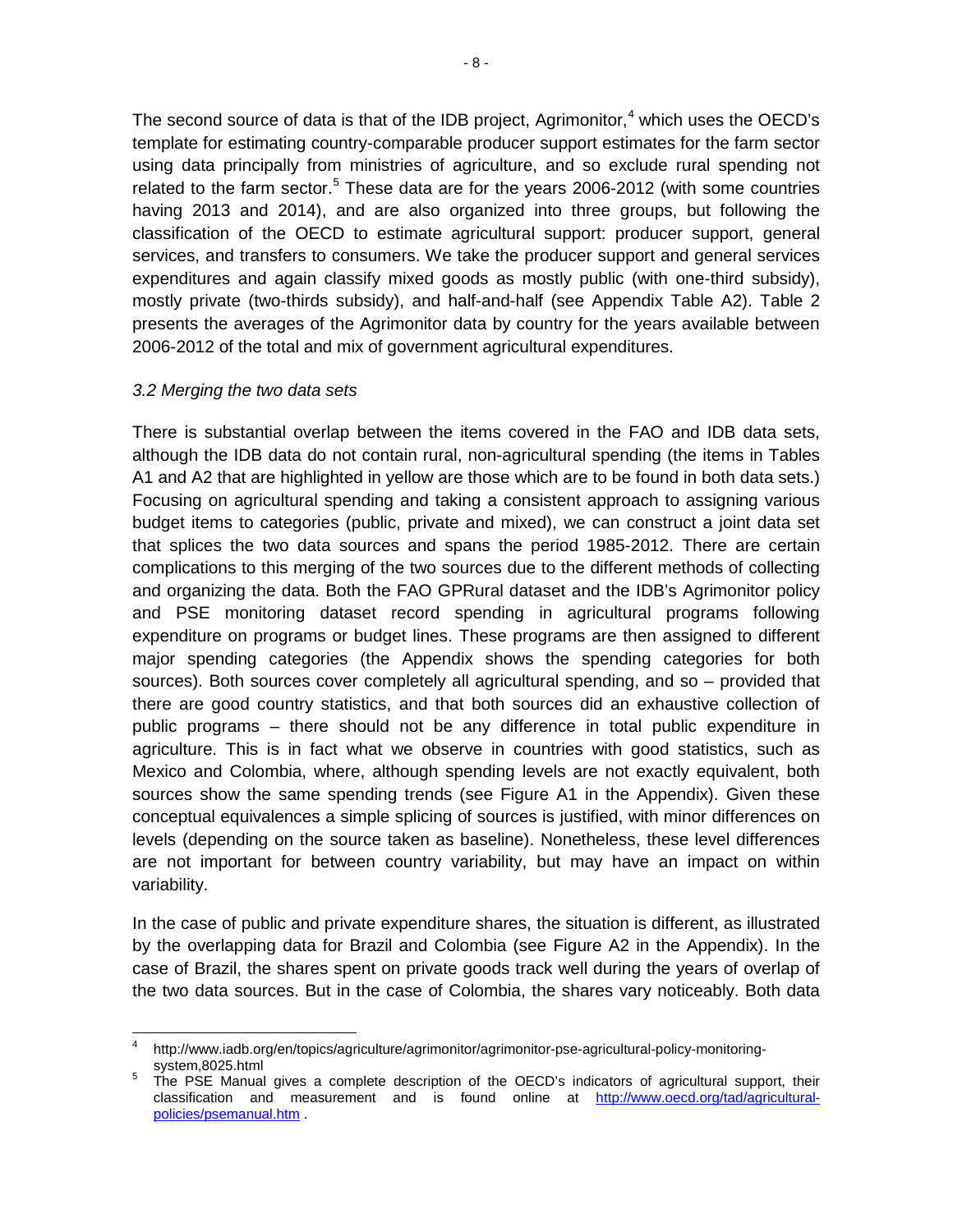sources ultimately represent aggregation of expenditure programs in different classification sets. Since these sets are different, there will unavoidably be differences in estimated share of public/private goods. However since we are interested in multi-year averages these differences in levels are less marked. Again, we can splice sources, with levels that will vary depending on the source taken as baseline. In the results we present below, levels for both spliced variables are adjusted to the FAO GPRural dataset.

#### <span id="page-13-0"></span>**4. Empirical results**

The strategy taken here is to first establish that we can reproduce the original López and Galinato panel-data analysis for 1985-2001 using the *rural* expenditure data at hand. We carry out this exercise with the original 15 countries in the López and Galinato study, and with an expanded data set for the same period frame with 19 countries. Second, in order to establish a reference for the analysis of a merge of the FAO and IDB data, we apply the model described in Section 2 to *agricultural* spending using the FAO data for 1985-2001. And, third, we apply the model to the merged data on agricultural expenditures for the complete period, 1985-2012. We apply the panel data approach, estimating both fixed and random effects models, to estimate the relationship between agricultural value added per rural person and the total, and the mix of agricultural spending, accounting for the possible endogeneity of explanatory variables. In explaining the time-series and cross-sectional variation of the natural logarithm of per capita sectoral value added, we are interested in two determinants: the logarithm of total per capita government rural or agricultural spending, and the share of that spending (measured in percentage points, ranging from 0 to 100) on private goods.

We account for possible endogeneity in the variables land per capita of the rural population, non-agricultural GDP per capita, and trade openness. The data are averaged for five-year periods, giving three periods for the FAO data and an additional three periods when appending the IDB data. While this averaging approach reduces the degrees of freedom, it aids in establishing the long-run effects of policy regimes, which is particularly important in clarifying the opportunity cost of shifting public good spending, such as on research or infrastructure, to private goods.<sup>[6](#page-13-2)</sup> In addition, the policy-relevant performance of the agriculture sector is likely obscured by short-term random fluctuations in production (mainly due to weather) and in international prices.

#### <span id="page-13-1"></span>*4.1 Reproducing the López and Galinato results for rural spending, FAO data, 1985-2001*

Table 3 presents panel regressions (fixed and random effects) using the FAO data, 1985- 2001: the original results of López and Galinato (as reported in their 2007 paper on page 1084) for comparison, our estimation of the same specification with the original 15 countries and using our budget assignments, and our estimation with an expanded data with 19 countries. The first notable result is that the signs (negative) and magnitudes of

<span id="page-13-2"></span>We tested the model with 3-year averages and did not find major differences. Given the year-to-year volatility of agricultural output, and that we are interested in the longer-term impacts of the pattern of expenditures, the discussion here focuses on the results based on the 5-year means.  $\overline{\phantom{a}}$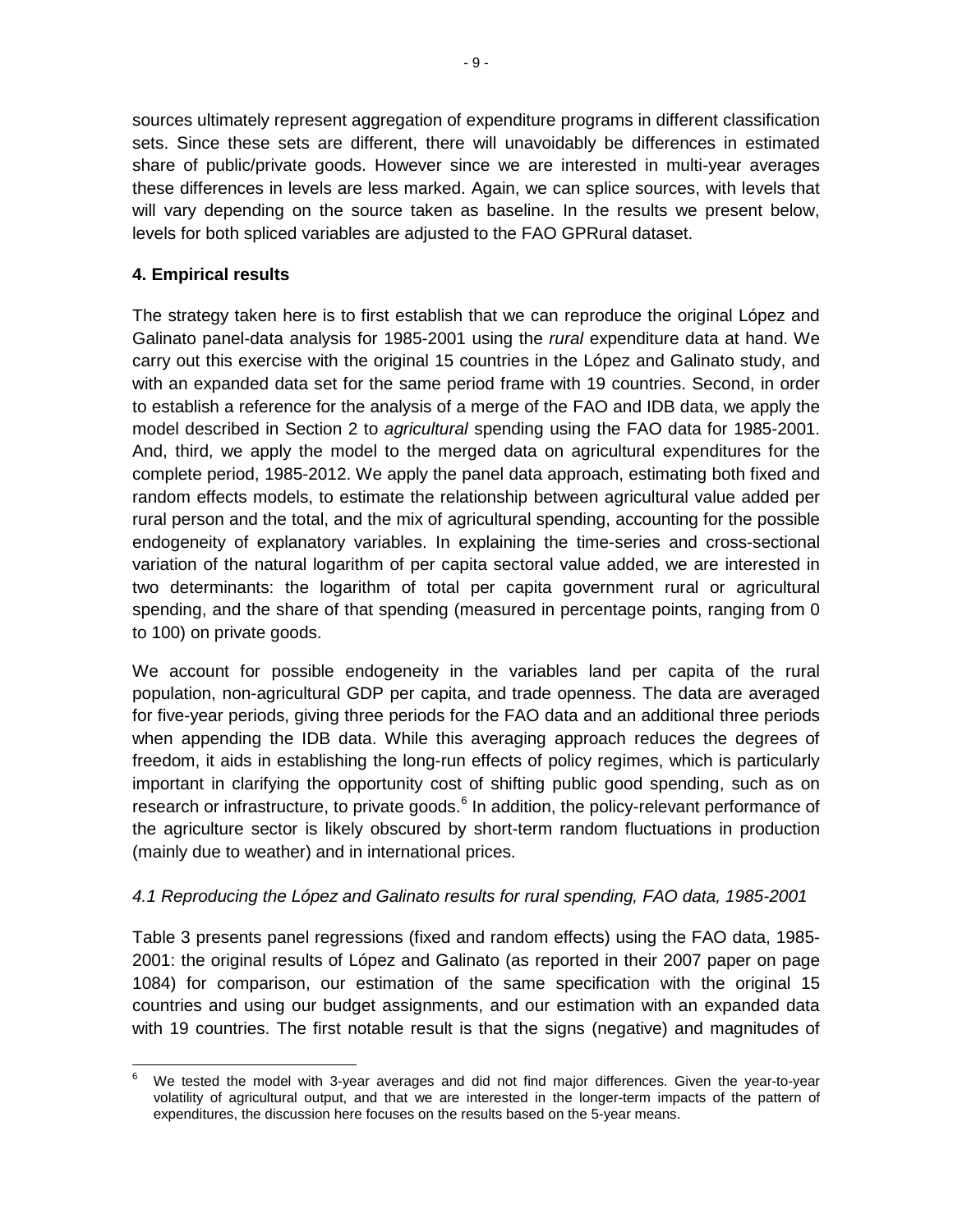value of the marginal effect of the share of private-good spending on sectoral income per capita are similar across the various regressions and all estimated coefficients on this variable are statistically significant. The estimated coefficients associated with total government rural expenditures are positive and statistically significant for all models except that of our fixed effects regression using the original 15 countries. In contrast to the López and Galinato results, in our regressions the coefficients on the index of trade openness and agricultural land are statistically insignificantly different from zero; and the coefficient on non-agricultural per capita GDP is markedly higher. Also notable is the increase in the within sample goodness-of-fit of both the random and fixed effects model applied to all 19 countries.

Despite some differences in the estimated values associated with the control variables, our results confirm the main message of the previous work. The fixed and random effects models yield a coefficient associated with the rural expenditure share of approximately *negative* 0.5; and, although total government rural spending has a statistically significant positive impact on agriculture's performance, the composition of that spending is highly economically significant. Using these results for Latin America and the Caribbean in the period 1985-2001, a shift in government expenditures of 10 percentage points from private to public goods is correlated with a long-run increase of 5 percent in agriculture sector income per capita. Consider a 20-point shift in the spending mix from that of Mexico (about 40 percent private goods) to that of Chile (about 20 percent). This would result in a longrun increase in income per capita, *ceteris paribus*, of 10 percent. Achieving such an increase via an increase in total spending, maintaining the mix constant, would require an increase in expenditures of 50 percent.

#### <span id="page-14-0"></span>*4.2 Applying the model to agricultural spending, FAO data, 1985-2001*

Table 4 presents panel regressions (fixed and random effects) again using the FAO data for 19 countries, 1985-2001, but only accounting for the total and composition of agricultural spending. The results of this regression suggest that the effect on per-capita agricultural GDP of private-good rural spending is to be found in private-good spending in agriculture. The marginal effects of the share of private-good spending on sectoral income per capita are statistically and economically significant. The estimated coefficients associated with total government agricultural expenditures are positive but smaller than in the previous case of rural expenditures; moreover the fixed effect coefficient is statistically insignificantly different from zero at the 10-percent significance level. The random effect model does produce a statistically significant coefficient on total agricultural spending of approximately the same value (between 0.1 and 0.2) as the results in Table 3 using rural spending. The results for the estimated coefficients on the control variables in Table 4 are similar to those reported in Table 3: the coefficients on the index of trade openness and agricultural land are statistically insignificantly different from zero; and the coefficient on non-agricultural per capita GDP is positive and of similar value and statistical significance.

To ascertain if the negative impact of private good spending is due primarily to private spending on agriculture, not rural non-agricultural spending, we introduce to the regression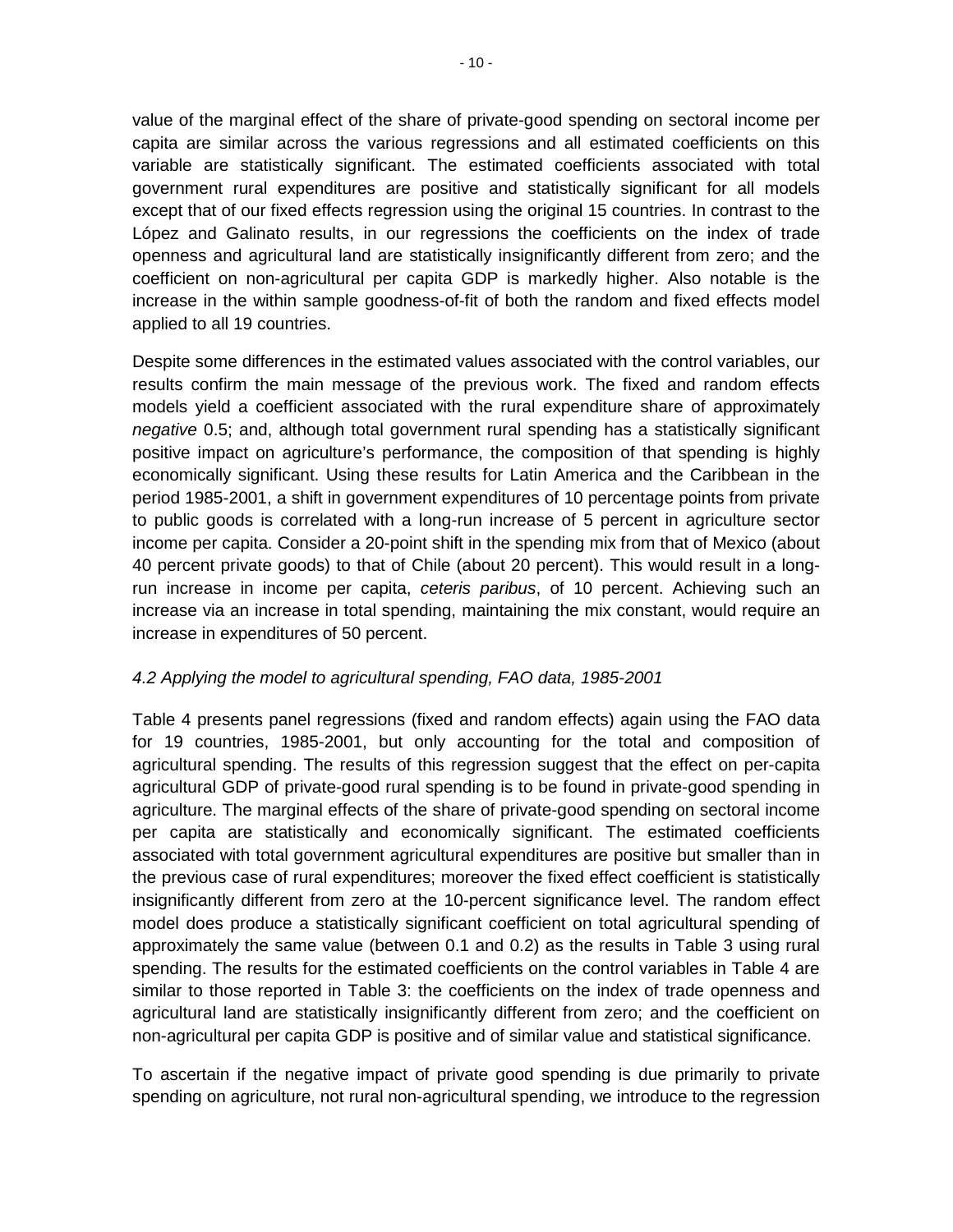model, as separate explanatory variables, the share of private goods in *agricultural* spending and the share of private goods in *non-agricultural* rural spending. We motivate this test by a decomposition of the private-good share of total rural spending ( $E_s/E_T$ ) into an agricultural component and a non-agricultural component:

$$
\frac{E_s}{E_T} = \frac{E_{sa}+E_{sn}}{E_T} = \frac{E_{sa}}{E_a}\frac{E_a}{E_T} + \frac{E_{sn}}{E_n}\frac{E_n}{E_T}
$$

where  $E_{\text{sa}}/E_{\text{a}}$  is the private-good share of agricultural spending,  $E_{\text{sa}}/E_{\text{n}}$  is the private-good share of non-agricultural spending,  $E_a/E_T$  is the agricultural share of total rural spending, and  $E_n/E_T$  is the non-agricultural share of total rural spending. Separating the last two components in a regression would allow the data to confirm, or not, the hypothesis that it is the variation of the agricultural component of the expenditure share going to private goods, not the non-agricultural component, that explains the variation in agricultural value added per capita. Table 5 presents this regression with the separated components of the privategood share, showing that it is the variation in the agricultural component that can be confidently asserted to be the source of variation in agriculture's performance.<sup>[7](#page-15-1)</sup> In both the fixed-effects and random-effects models, the coefficient on the agricultural component is statistically significant and similar to the values estimated for the private-good share of total rural expenditure in Tables 3 and 4. In the case of the random-effects model, the estimated coefficients on the agricultural and non-agricultural components are of similar values (approximately –0.67), but that of the non-agricultural component is statistically insignificant.

To summarize, the results using only agricultural spending in lieu of rural spending confirm the main lesson that the composition of government expenditure is important in determining the long-run performance of agriculture. Again the fixed and random effects models yield a coefficient associated with the rural expenditure share of approximately –0.5, if not higher, in absolute value. The evidence for the influence of total government agricultural spending is less convincing, although the random effects model in Table 4 reproduces the previous case when using rural spending. One possible reason for the loss of statistical significance of the total spending variable in the case of using agricultural budget items compared to that of using all rural budget items is that the long-run productivity enhancing effects of rural infrastructure, education and other public goods are left unaccounted in both the total and the share variables. Nevertheless, within the government's *agricultural* budget the importance of the private-to-public composition remains significant in practical terms. This has important policy implications, as we find that the composition of spending is important, but the composition matters in *agricultural* spending, not on non-agricultural rural spending, likely because non-agricultural rural spending is heavily biased towards public goods.

<span id="page-15-0"></span>*4.3 Applying the model to agricultural spending, merged FAO and IDB data, 1985-2012.*

<span id="page-15-1"></span><sup>7</sup> The models in Table 5 are estimated without the data for Bolivia, because in that country's case one cannot differentiate spending between agriculture and non-agriculture. **.**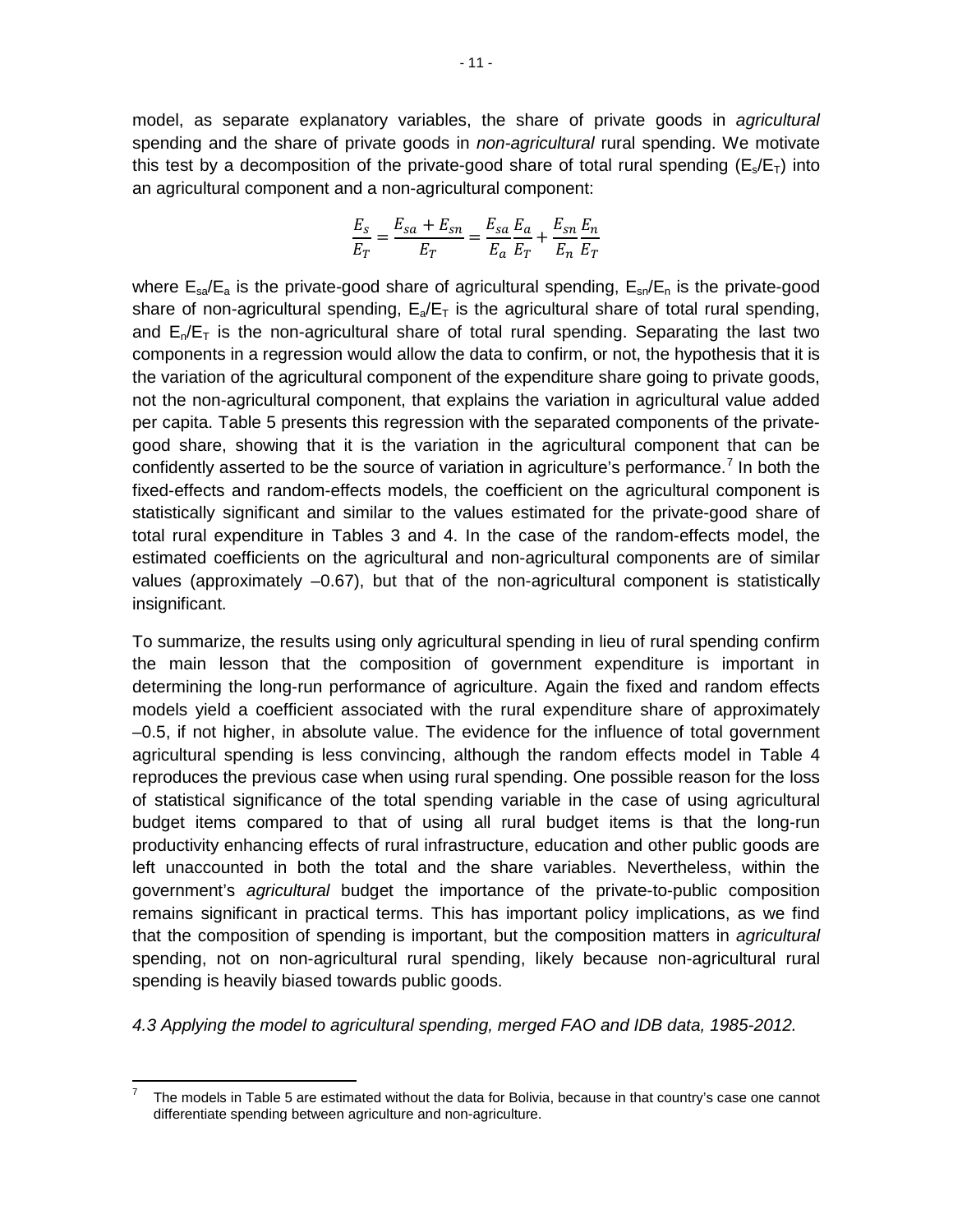Table 6 presents the panel regressions (fixed and random effects) using merged data from FAO and IDB for agricultural expenditures. Again these data are averaged in five-year periods, spanning 1985-2012, with the last period being an average of three years. The panel is unbalanced with a total of 120 observations. The results are presented in terms of four data subsets, beginning with the data for 1985-2000 and ending with 1985-2012. Once again, the marginal effects of the share of private-good spending on sectoral income per capita are statistically and economically significant, except for the fixed-effects regressions using data for the spans 1985-2010 and 1985-2012. The point estimates are, again, near those of the previously presented models, approximately –0.5. In all models the estimated coefficients associated with total government agricultural expenditures are positive, statistically significant, but again smaller than in the previous case of rural expenditures. The elasticity of per capita agricultural value added with respect to total government sectoral spending is in the range of 0.1 to 0.16 across all estimated models. Moreover, the coefficient estimates appear fairly stable across the four regressions using different time spans. The results for the estimated coefficients on the control variables in Table 5 are similar to those reported in Tables 3 and 4, with once again the coefficient on non-agricultural per capita GDP being positive and statistically significant. The estimated coefficient on the trade openness variable is statistically significant for the fixed effect regressions for the time spans 1985-2000 and 1985-2010, although insignificant elsewhere.

These results suggest that the merging of the FAO and IDB sources to create a nearly 30 year set for 19 Latin American and Caribbean countries yields very similar results to previous work in regards to the effects on agricultural performance of the total and the composition of government spending in the sector. And these results confirm the central lesson that the composition of government expenditure is important in determining the long-run sectoral performance. However, we expand these results by finding first that this composition effect is driven by misallocations in *agricultural* spending, not on rural spending. Also, we demonstrate that deleterious effect on welfare of misguided spending choices has remained relatively constant over the first decade of the  $21<sup>st</sup>$  century, in spite of the progress in structural reforms that has expanded over the continent since the turn of the century.

#### <span id="page-16-0"></span>**5. Conclusion**

With a better appreciation of the economic inefficiencies and welfare costs associated with government intervention in agricultural markets, price distortions and border protections have diminished. Consequently, the welfare effects of the mix of public spending in the agricultural sector become relatively more important. Government spending on investments and activities, the returns of which are internalized by agricultural firms and private interests, carry large opportunity costs in terms of the foregone benefits of publicgood investments that could otherwise have been promoted with those same resources. Subsidies crowd out public goods, burden taxpayers, and lower productivity of complementary private investments. They could delay the timing of private investments and invite a diversion of private resources from productive projects toward rent-seeking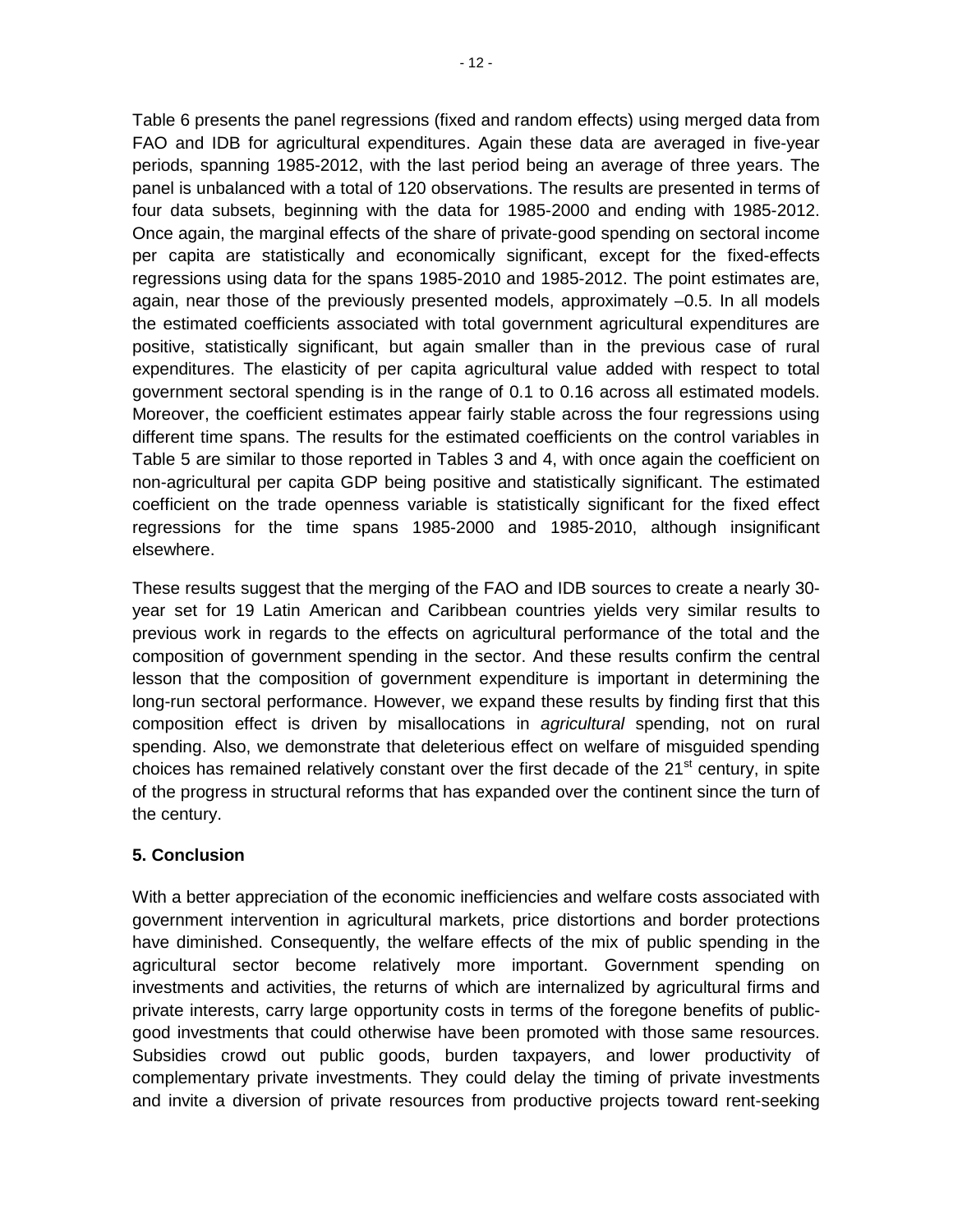activities in search of more subsidies. The underinvestment in public goods due to crowding out by spending on private goods weakens agricultural growth and rural income generation, as previous research has found.

The purpose of this present study is to further the understanding of the role of the composition of government expenditure in agricultural performance. We have extended López and Galinato's original country coverage of rural spending in Latin America and the Caribbean to an additional four countries, and incorporated a new data set on agricultural spending (Agrimonitor) for recent years prepared by Inter-American Development Bank. Applying a panel data regression approach, accounting for the possible endogeneity of explanatory variables, we find that, in agreement with results using the total and mix of *rural* spending, the total and mix of *agricultural* spending are important determinants of agricultural value added per capita. Increases in total public expenditures, either rural or limited to agriculture, but maintaining the mix of spending constant, have relatively small effects on promoting farm sector income. A shift in the mix of spending toward public goods, however, while holding the total expenditure constant, has a significantly larger impact on the sector's value added per capita.

The results show that a shift of 10 percentage points of the agricultural budget from private to public goods, maintaining total spending constant, leads to an approximately 5 percent increase in value added per capita. To achieve the same increase would require an increase of approximately 25 percent or more in total spending, while holding the mix constant. In summary, the study confirms what economic thinking and earlier empirical studies have found: *ceteris paribus*, diverting taxpayer funds from public goods to privately internalized subsidies decreases farm sector performance. In practical economic terms, shifting the composition of expenditures is far more beneficial to per-capita sectoral income than increasing proportionally across the board the total of government spending on the sector.

The results of this study show that the Agrimonitor data, while originally designed to compare producer support estimates, are useful for analyses of the effects of different types of agricultural spending. This invites some future research lines. First, from a political-economy perspective it would be interesting to explore the institutional and developmental differences between countries (and over time) that might explain the variation of total spending on agriculture and on the share of spending on private versus public goods. Second, the mechanisms by which the mix of spending impacts private investment decisions has been left implicit. A more explicit structural model that incorporates the investment behavior – and the incentives driving that behavior – would be useful in understanding the "crowding-out" effect in individual countries. But this would require good information about private investment in the agricultural sector. Third, the Agrimonitor data also contain information on market price supports that arise from regulations and border measures, government policies that do not result in state expenditures, but nevertheless have impacts on the farm sector's performance. Future research will seek to combine information on both the mix of expenditures and other interventions reflected by the additional information in the market price support indicators.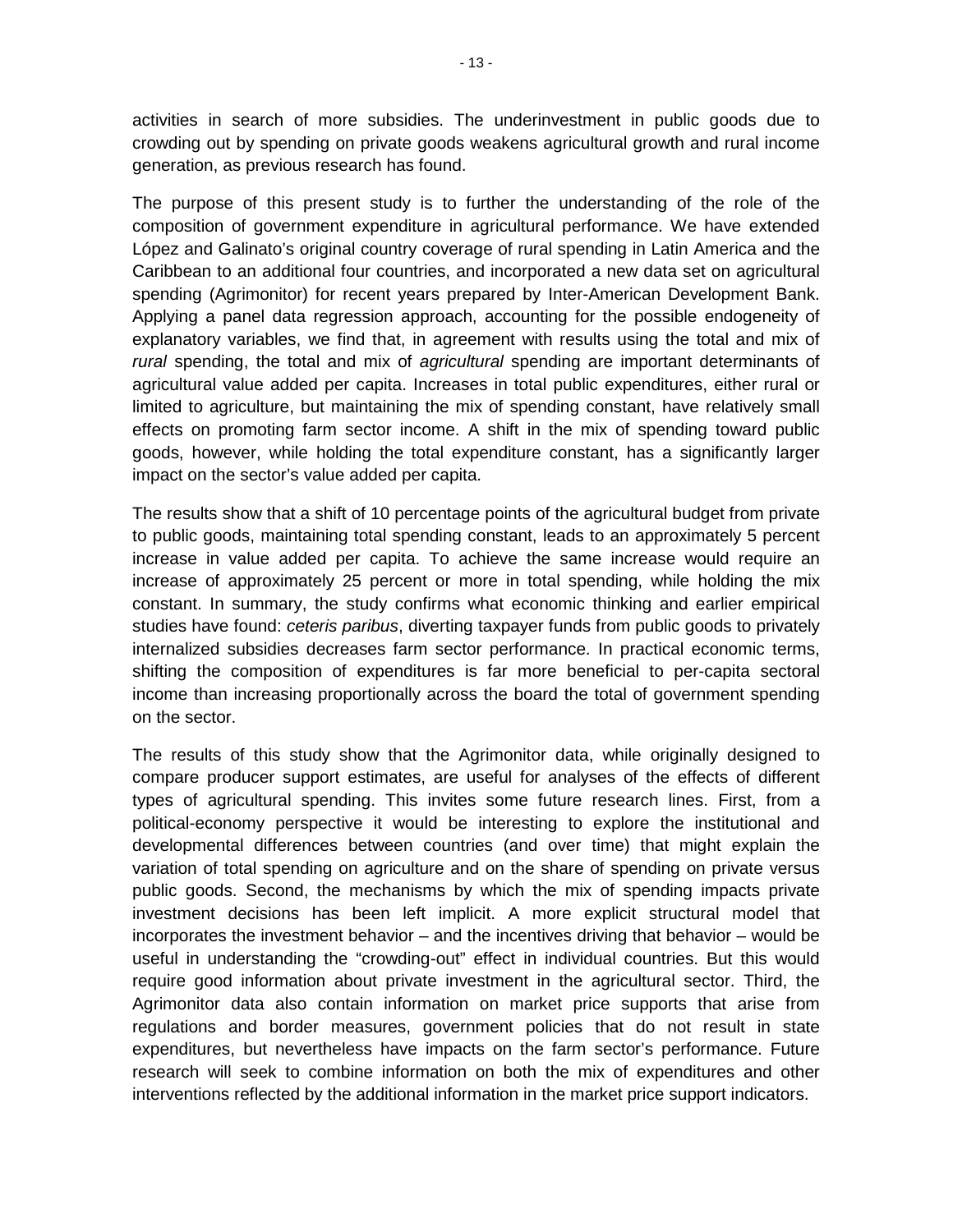#### <span id="page-18-0"></span>**References**

- Allcott, H., D. Lederman, and R. López. 2006. "Political institutions, inequality, and agricultural growth: the public expenditure connection," Policy Research Working Paper Series 3902, The World Bank.
- Alston, J., M. Marra, P. Pardey, P. Wyatt. 2000. Research return redux: a meta-analysis and the returns of R&D. *Australian Journal of Agricultural Economics,* 44, 1364– 1385.
- Anderson, K., ed. 2009. Distortions to Agricultural Incentives: A Global Perspective, 1955- 2007. World Bank.
- de Gorter, H. 2002. "Political Economy of Agricultural Policy," chapter 36 in B. Gardner and G. Rausser, eds., *Handbook of Agricultural Economics*, Volume 2b. Elsevier.
- de Ferranti, D., G.E. Perry, W. Foster, D. Lederman and A. Valdés. 2005. Beyond the City: The Rural Contribution to Development, World Bank Latin American and Caribbean Studies, World Bank.
- Escobal, J., and M. Torero. 2005. Measuring the impact of asset complementarities: The case of rural Peru. *Cuadernos de Economía (Latin American Journal of Economics)* 42(125): 137–161.
- Fan, S., P. Hazell, and S. Thorat. 1999. "Linkages between Government Spending, Growth and Poverty in Rural India." Research Report No. 110. IFPRI, Washington, DC.
- Fan, S., P. Hazell, and S. Thorat. 2000. "Government Spending, Growth and Poverty in Rural India." American Journal of Agricultural Economics 82: 1038–51.
- Fan, S., L. Zhang, and X. Zhang. 2002. Growth, inequality and poverty in rural China: the role of public investments. Research Report 125. IFPRI, Washington, D.C.
- Foster, W., A. Valdés, B. Davis and G. Anriquez. 2011. "The Constraints to Escaping Rural Poverty: An Analysis of the Complementarities of Assets in Developing Countries." Applied Economic Perspectives and Policy. 33(4): 528-565.
- Grossman, G.M., and E. Helpman. 1994. "Protection for Sale," American Economic Review, 84(4): 833-50.
- Hoff, K., and J. Stiglitz. 2000. "Modern economic theory and development," in Meier, G and J. Stiglitz, eds., *Frontiers of Development Economics*. Oxford University Pres and the World Bank.
- Lederman, D., and W.F. Maloney. 2003. "Research and development (R&D) and development," Policy Research Working Paper Series 3024, The World Bank.
- López, R. 2007. "Structural Change, Poverty and Natural Resource Degradation." Chapter 14 in Atkinson, G., S. Dietz, and E. Neumayer, eds., Handbook of Sustainable Development, Edward Elgar, North Hampton, USA.
- Lopez, R., and G.I. Galinato. 2007. "Should governments stop subsidies to private goods? Evidence from rural Latin America." *Journal of Public Economics*, 91: 1071-94.
- Soto Baquero, F., J. Santos Rocha and J. Ortega. 2006. *Políticas Públicas y Desarrollo Rural en América Latina y el Caribe: El Papel del Gasto Público*. Oficina Regional de la FAO, Santiago, Chile.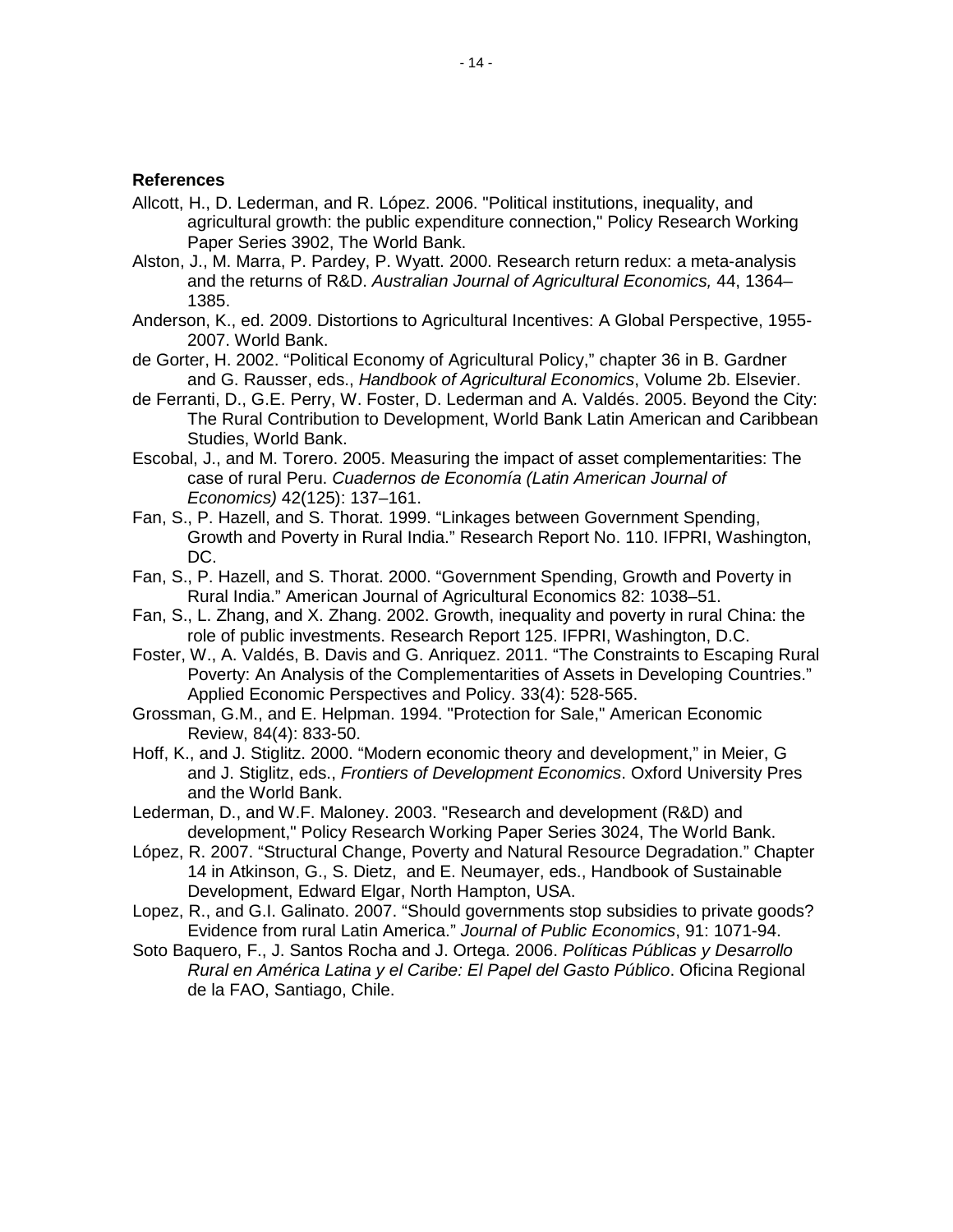| Country<br>(period covered) | <b>Total rural</b><br>expenditures | <b>Total agricultural</b><br>expenditures | Private as share of total<br>rural expenditure, authors'<br>criteria <sup>a</sup> | Private as share of total<br>rural expenditure<br>$(L&G)^b$ | Private as share of total<br>agricultural expenditure, à<br>$la$ L&G $c$ |
|-----------------------------|------------------------------------|-------------------------------------------|-----------------------------------------------------------------------------------|-------------------------------------------------------------|--------------------------------------------------------------------------|
| Argentina (1985-2001)       | 349.60                             | 198.20                                    | 0.28                                                                              | 0.59                                                        | 0.28                                                                     |
| Bolivia (1987-2001)         | 53.10                              | 41.42                                     | 0.43                                                                              |                                                             | 0.48                                                                     |
| Brazil (1985-2001)          | 8,026.60                           | 7,977.75                                  | 0.61                                                                              | 0.87                                                        | 0.62                                                                     |
| Chile (1990-2001)           | 906.67                             | 452.63                                    | 0.21                                                                              |                                                             | 0.39                                                                     |
| Colombia (1990-2001)        | 440.85                             | 280.46                                    | 0.28                                                                              |                                                             | 0.36                                                                     |
| Costa Rica (1985-2001)      | 254.07                             | 218.43                                    | 0.48                                                                              | 0.48                                                        | 0.50                                                                     |
| Cuba (1985-2001)            | 4,686.76                           | 4,477.87                                  | 0.38                                                                              | 0.69                                                        | 0.39                                                                     |
| Dominican Rep. (1985-2001)  | 424.09                             | 307.87                                    | 0.50                                                                              | 0.80                                                        | 0.68                                                                     |
| Ecuador (1985-2001)         | 203.44                             | 171.73                                    | 0.39                                                                              | 0.69                                                        | 0.46                                                                     |
| El Salvador (1985-2001)     | 289.19                             | 164.43                                    | 0.23                                                                              |                                                             | 0.40                                                                     |
| Guatemala (1985-2001)       | 428.02                             | 130.08                                    | 0.13                                                                              | 0.27                                                        | 0.38                                                                     |
| Honduras (1985-2001)        | 91.94                              | 40.17                                     | 0.07                                                                              | 0.09                                                        | 0.16                                                                     |
| Jamaica (1990-2001)         | 58.35                              | 55.76                                     | 0.51                                                                              | 0.58                                                        | 0.53                                                                     |
| Mexico (1985-2001)          | 12,159.87                          | 10,895.26                                 | 0.43                                                                              | 0.66                                                        | 0.49                                                                     |
| Nicaragua (1985-2001)       | 207.23                             | 99.13                                     | 0.19                                                                              | 0.37                                                        | 0.38                                                                     |
| Panama (1985-2001)          | 111.59                             | 111.12                                    | 0.23                                                                              | 0.51                                                        | 0.23                                                                     |
| Paraguay (1985-2001)        | 51.06                              | 44.88                                     | 0.16                                                                              | 0.32                                                        | 0.18                                                                     |
| Peru (1985-2001)            | 370.10                             | 268.49                                    | 0.39                                                                              | 0.64                                                        | 0.47                                                                     |
| Uruguay (1985-2001)         | 298.25                             | 220.29                                    | 0.12                                                                              | 0.19                                                        | 0.15                                                                     |
| Venezuela, RB (1985-2001)   | 839.37                             | 526.27                                    | 0.29                                                                              | 0.54                                                        | 0.42                                                                     |

**Table 1. Government expenditures in the rural and agricultural sector: annual country averages, 1985-2001 (millions US\$ 2005)**

Sources: a/Own calculations based on a different weighting scheme than López and Galinato (see appendix); b/ Reported by López and Galinato (2007); c/ Own calculation based on criteria classification from López and Galinato (2007). All calculations are based on the data from the FAO GPRural project as described in Soto, Santos y Ortega, eds. (2006).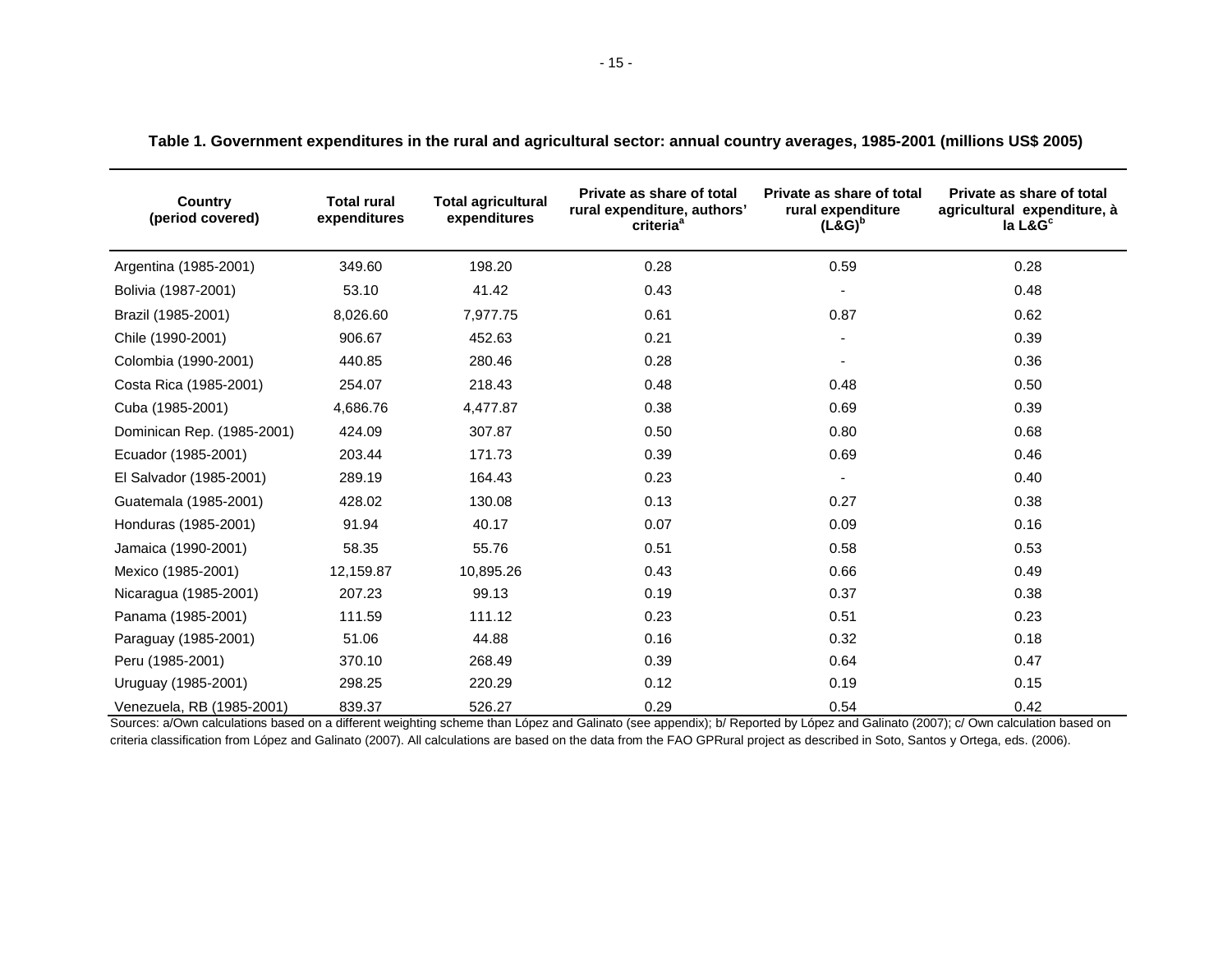| Argentina          | 131.4   | 0.62 |
|--------------------|---------|------|
| <b>Bolivia</b>     | 111.8   | 0.60 |
| <b>Brazil</b>      | 3,495.5 | 0.76 |
| Chile              | 408.0   | 0.60 |
| Colombia           | 700.8   | 0.69 |
| Costa Rica         | 165.5   | 0.32 |
| Dominican Republic | 155.9   | 0.70 |
| Ecuador            | 54.9    | 0.54 |
| El Salvador        | 854.4   | 0.59 |
| Guatemala          | 52.9    | 0.64 |
| Honduras           | 231.1   | 0.52 |
| Jamaica            | 76.9    | 0.68 |
| Mexico             | 4,914.8 | 0.87 |
| Nicaragua          | 255.2   | 0.24 |
| Paraguay           | 88.5    | 0.69 |
| Peru               | 295.1   | 0.50 |
| Suriname           | 16.5    | 0.32 |
| Uruguay            | 107.0   | 0.24 |

#### **Table 2. Government expenditure in the agricultural sector: annual country average 2006- 2012 (millions US\$ 2005)**

**Country Total agricultural expenditures Private as share of total agricultural expenditure**

Source: Authors' calculations from Agrimonitor database of IDB:

http://www.iadb.org/en/topics/agriculture/agrimonitor/agrimonitor-pse-agricultural-policy-monitoringsystem,8025.html

Note: Averages are for the years 2006-2012, or for the years in which data are available for each country between 2006 and 2014.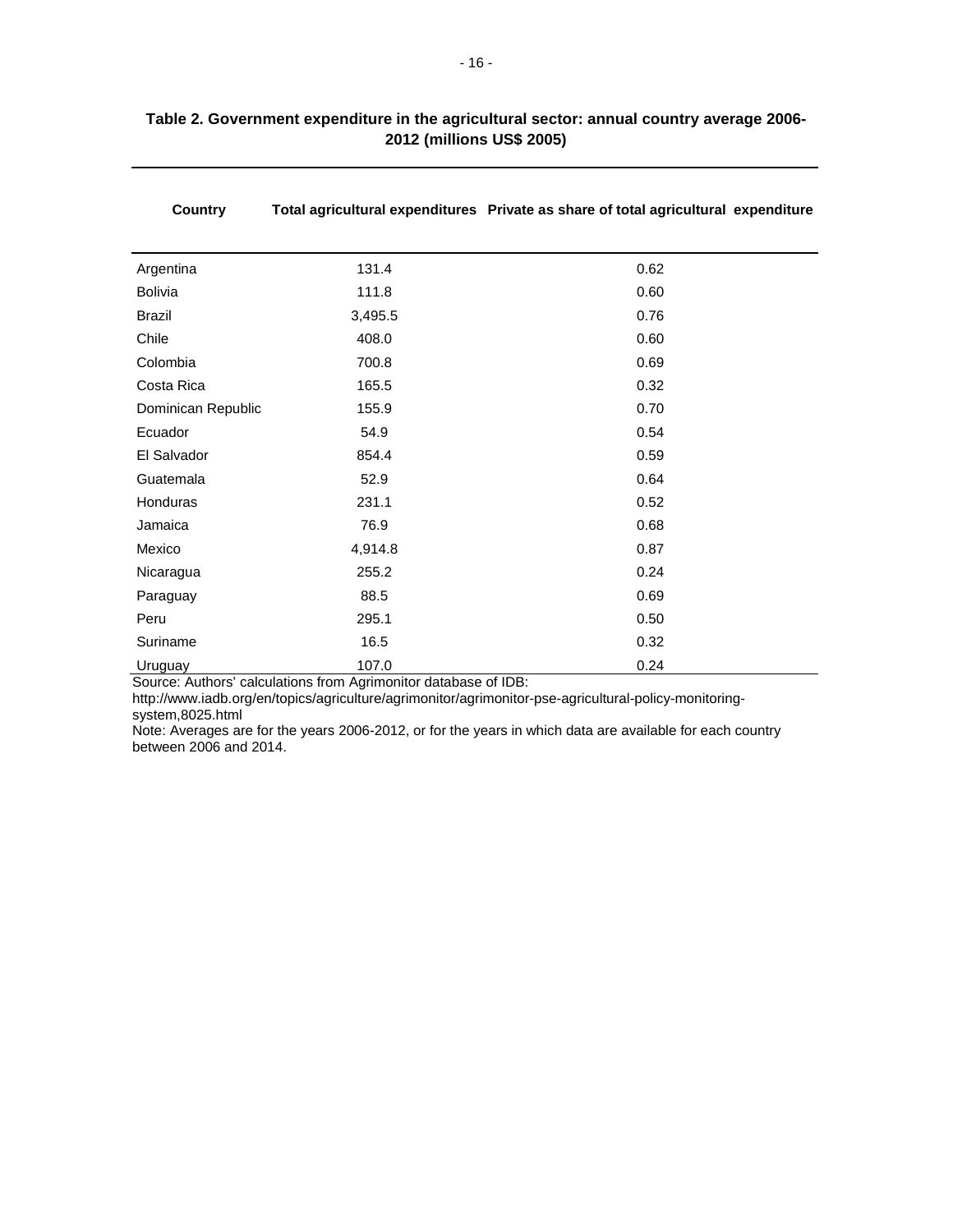|                                                                           | López y Galinato<br><b>Reproducing the LG results</b><br>(2007) as reported<br>with original 15 Countries |            |            | <b>Reproducing the LG</b><br>results with 19 Countries |             |             |
|---------------------------------------------------------------------------|-----------------------------------------------------------------------------------------------------------|------------|------------|--------------------------------------------------------|-------------|-------------|
|                                                                           | <b>FE</b>                                                                                                 | <b>RE</b>  | <b>FE</b>  | <b>RE</b>                                              | <b>FE</b>   | <b>RE</b>   |
| Total rural spending per capita (log, 5-year average))                    | $0.186**$                                                                                                 | 0202**     | 0.11       | $0.178**$                                              | $0.104*$    | $0.152**$   |
|                                                                           | (0.053)                                                                                                   | (0.051)    | (0.079)    | (0.090)                                                | (0.059)     | (0.071)     |
| Subsidies as share of total spending (5-year average, 0-100)              | $-0.524**$                                                                                                | $-0.448**$ | $-0.496**$ | $-0.766***$                                            | $-0.455***$ | $-0.606***$ |
|                                                                           | (0.144)                                                                                                   | (0.136)    | (0.199)    | (0.260)                                                | (0.151)     | (0.190)     |
| Trade openness index (5-year average)                                     | $0.002**$                                                                                                 | $0.002**$  | 0.115      | $-0.211$                                               | 0.092       | $-0.145$    |
|                                                                           | (0.001)                                                                                                   | (0.001)    | (0.198)    | (0.235)                                                | (0.155)     | (0.213)     |
| Non-ag GDP per capita (log, instrumented, 5-year average)                 | 0.137                                                                                                     | $0.321***$ | $0.959**$  | $0.812***$                                             | $0.694***$  | $0.642***$  |
|                                                                           | (0.139)                                                                                                   | (0.097)    | (0.419)    | (0.178)                                                | (0.197)     | (0.119)     |
| Land area in farming per capita rural (log, instrumented, 5-year average) | $0.609**$                                                                                                 | $0.409**$  | 0.067      | 0.006                                                  | 0.000       | $-0.039$    |
|                                                                           | (0.236)                                                                                                   | (0.064)    | (0.841)    | (0.114)                                                | (0.830)     | (0.110)     |
| Farm price index (log, 5-year average)                                    | 0.010                                                                                                     | 0.038      | $-0.017$   | $-0.023$                                               | $-0.018$    | $-0.027$    |
|                                                                           | (0.107)                                                                                                   | (0.106)    | (0.026)    | (0.027)                                                | (0.023)     | (0.024)     |
| Constant                                                                  | $4.287**$                                                                                                 | 2.925**    | $-1.817$   | $-0.726$                                               | 0.543       | 0.862       |
|                                                                           | (1.444)                                                                                                   | (0.774)    | (4.044)    | (1.726)                                                | (2.097)     | (1.092)     |
|                                                                           |                                                                                                           |            |            |                                                        |             |             |
| R <sub>2</sub>                                                            |                                                                                                           |            | 0.286      | 0.599                                                  | 0.432       | 0.592       |
| Valor-p>F                                                                 |                                                                                                           |            | 0          | 0                                                      | 0           | 0           |
| Obs.                                                                      | 45                                                                                                        | 45         | 44         | 44                                                     | 56          | 56          |
| Test Hausman (P-value Chi2)                                               | 0.51                                                                                                      |            |            | 0.985                                                  |             | 0.262       |

#### **Table 3. The effect of government** *rural* **spending on long-run per-capita agricultural sectoral value added**

\* p<0.10, \*\* p<0.05, \*\*\* p<0.01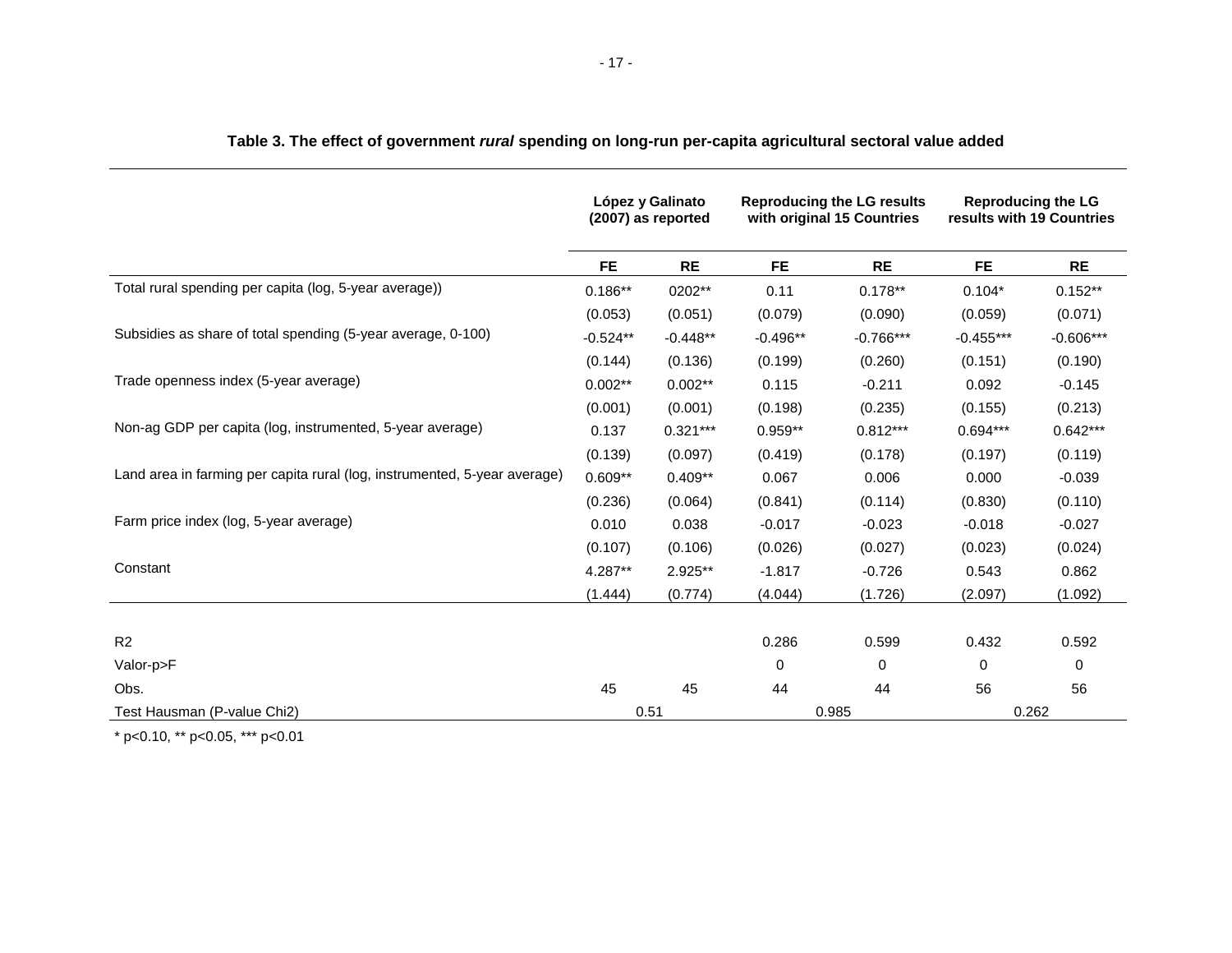|                                                                           |             | <b>Panel regression</b> |
|---------------------------------------------------------------------------|-------------|-------------------------|
|                                                                           | <b>FE</b>   | <b>RE</b>               |
| Total agricultural spending per capita (log, 5-year average))             | 0.096       | $0.137*$                |
|                                                                           | (0.056)     | (0.073)                 |
| Subsidies as share of agricultural spending (5-year average, 0-100)       | $-0.516***$ | $-0.737***$             |
|                                                                           | (0.151)     | (0.218)                 |
| Trade openness index (5-year average)                                     | 0.215       | $-0.045$                |
|                                                                           | (0.144)     | (0.220)                 |
| Non-ag GDP per capita (log, instrumented, 5-year average)                 | $0.731***$  | $0.619***$              |
|                                                                           | (0.207)     | (0.117)                 |
| Land area in farming per capita rural (log, instrumented, 5-year average) | $-0.247$    | $-0.063$                |
|                                                                           | (0.812)     | (0.110)                 |
| Farm price index (log, 5-year average)                                    | $-0.020$    | $-0.028$                |
|                                                                           | (0.024)     | (0.026)                 |
| Constant                                                                  | 0.621       | 1.308                   |
|                                                                           | (2.271)     | (1.039)                 |
|                                                                           |             |                         |
| R <sub>2</sub>                                                            | 0.344       | 0.561                   |
| Valor-p>F                                                                 | 0           | 0                       |
| Obs.                                                                      | 56          | 56                      |
| Test Hausman (P-value Chi2)                                               |             | 0.000                   |

#### **Table 4. The effect of government** *agricultural* **spending on long-run per-capita agricultural sectoral value added (19 Countries)**

\* p<0.10, \*\* p<0.05, \*\*\* p<0.01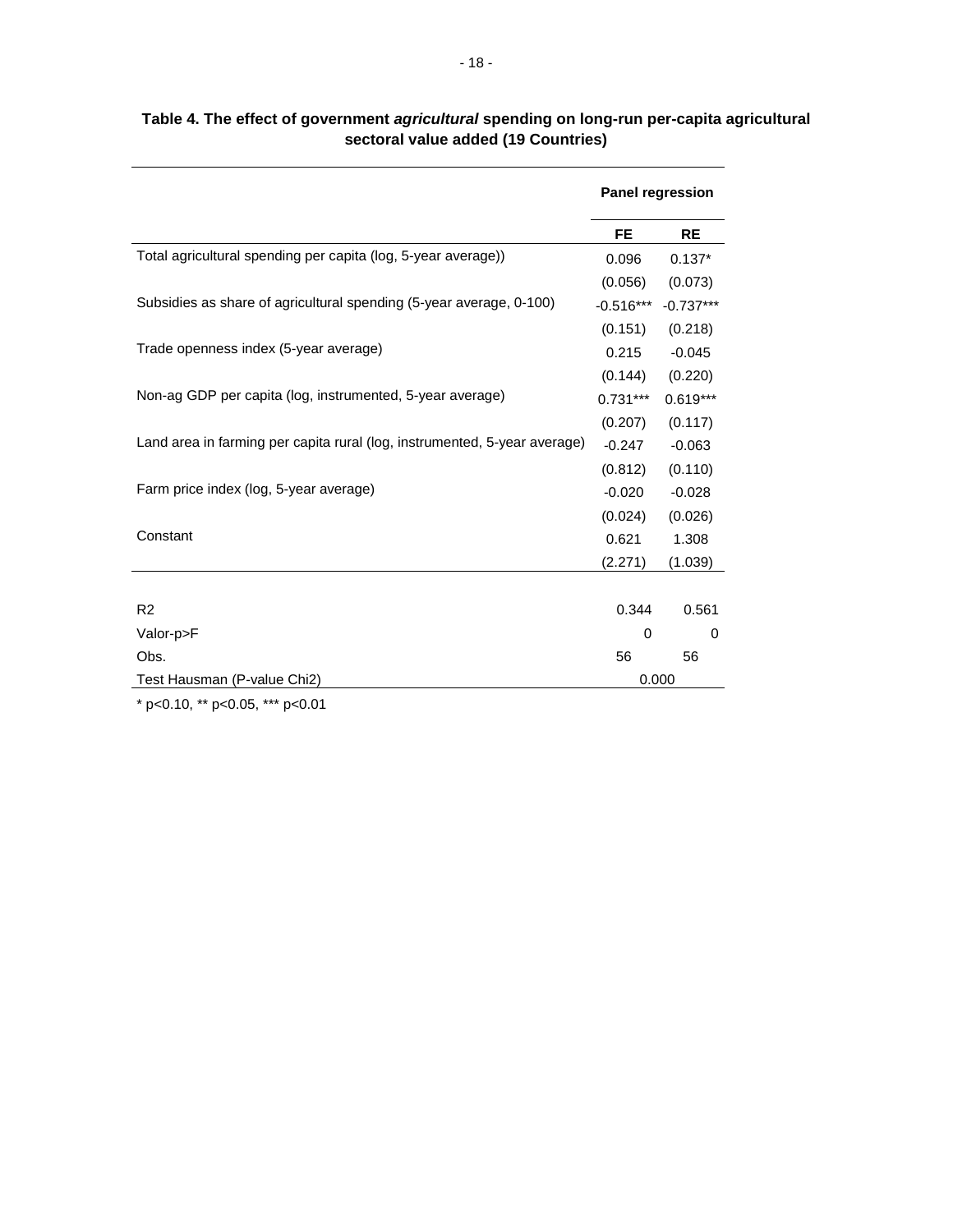|                                                                                | Private share in Ag and Non AG |             |  |
|--------------------------------------------------------------------------------|--------------------------------|-------------|--|
|                                                                                | <b>FE</b>                      | <b>RE</b>   |  |
|                                                                                |                                |             |  |
| Total rural spending per capita (log, 5-year average))                         | $0.136**$                      | $0.170***$  |  |
|                                                                                | (0,057)                        | (0,050)     |  |
| Share Agricultural Spending * Share Private expenditure in Agriculture         | $-0.668**$                     | $-0.787***$ |  |
|                                                                                | (0, 243)                       | (0, 217)    |  |
| Share Non Agricultural Spending * Share Private expenditure in Non Agriculture | $-0,684$                       | $-0,393$    |  |
|                                                                                | (0,929)                        | (0, 863)    |  |
| Trade openness index (5-year average)                                          | 0,029                          | $-0,183$    |  |
|                                                                                | (0, 194)                       | (0, 150)    |  |
| Non-ag GDP per capita (log, instrumented, 5-year average)                      | $0.765**$                      | $0.708***$  |  |
|                                                                                | (0, 298)                       | (0, 183)    |  |
| Land area in farming per capita rural (log, instrumented, 5-year average)      | 0.032                          | $-0,013$    |  |
|                                                                                | (0,658)                        | (0,080)     |  |
| Farm price index (log, 5-year average)                                         | $-0,086$                       | $-0.097*$   |  |
|                                                                                | (0,063)                        | (0,059)     |  |
| Constant                                                                       | 0,145                          | 0,571       |  |
|                                                                                | (2, 397)                       | (1,521)     |  |
| $R^2$                                                                          | 0,501                          | 0,618       |  |
| Valor-p>F                                                                      | 0,000                          | 0,000       |  |
| Obs.                                                                           | 53                             | 53          |  |

#### **Table 5. Effect of rural expenditures on agricultural GDP per capita, using both private shares in agricultural and non-agricultural rural spending, separated**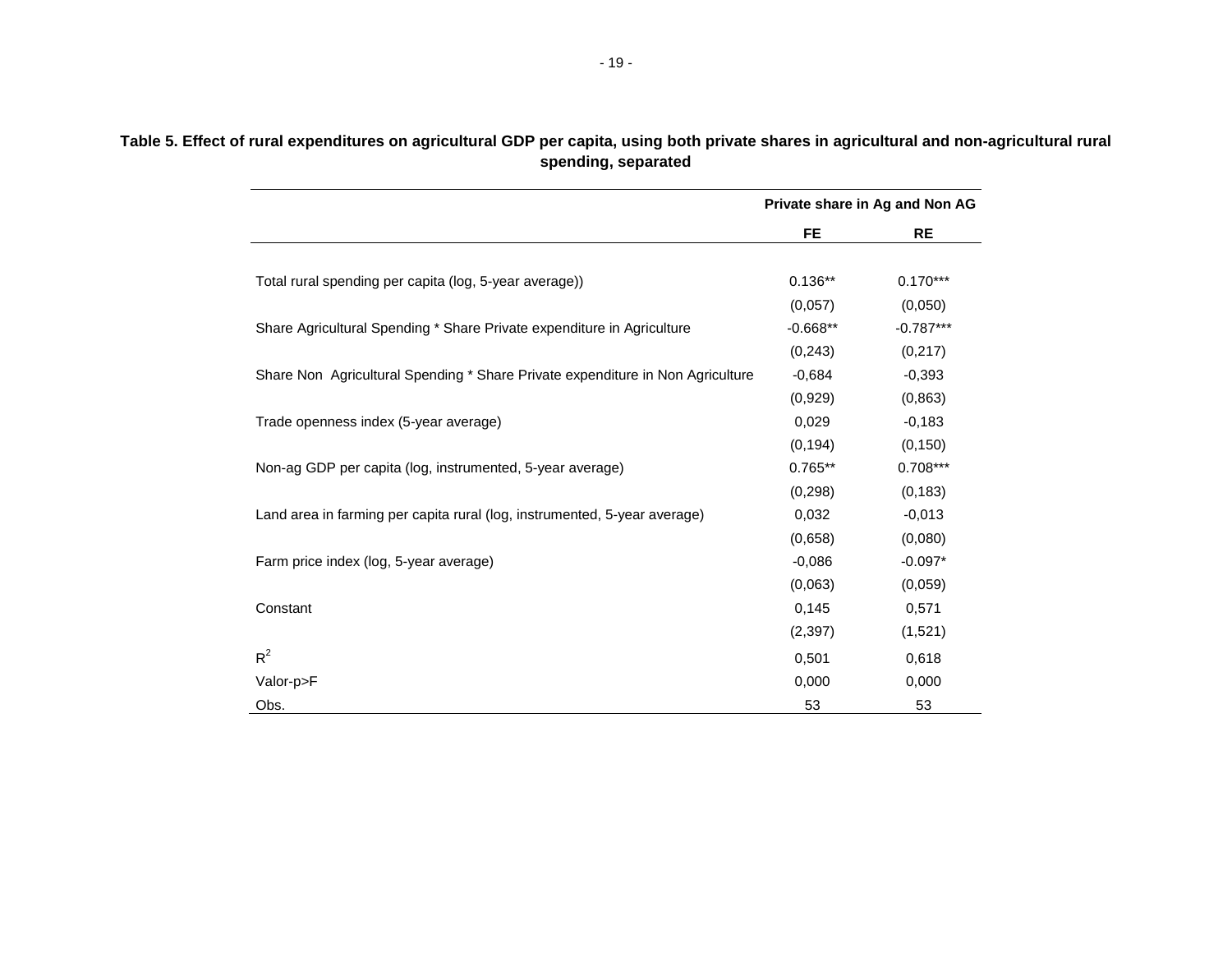|                                                                           | <b>Period 1985-2000</b> |             | <b>Period 1985-2005</b> |             | Period 1985-2010 |            | <b>Period 1985-2012</b> |            |
|---------------------------------------------------------------------------|-------------------------|-------------|-------------------------|-------------|------------------|------------|-------------------------|------------|
|                                                                           | <b>FE</b>               | <b>RE</b>   | <b>FE</b>               | <b>RE</b>   | <b>FE</b>        | <b>RE</b>  | <b>FE</b>               | <b>RE</b>  |
| Total agricultural spending per capita (log, 5-year average))             | $0.116**$               | $0.140***$  | $0.133**$               | $0.156***$  | $0.126**$        | $0.162***$ | $0.101*$                | $0.152**$  |
|                                                                           | (0.048)                 | (0.052)     | (0.051)                 | (0.058)     | (0.046)          | (0.056)    | (0.051)                 | (0.062)    |
| Subsidies as share of total spending (5-year average)                     | $-0.603***$             | $-0.710***$ | $-0.508**$              | $-0.692***$ | $-0.391$         | $-0.654**$ | $-0.336$                | $-0.655**$ |
|                                                                           | (0.169)                 | (0.215)     | (0.224)                 | (0.257)     | (0.237)          | (0.282)    | (0.281)                 | (0.326)    |
| Trade openness index (5-year average)                                     | 0.113                   | 0.062       | $0.308*$                | 0.153       | $0.370**$        | 0.179      | 0.256                   | 0.06       |
|                                                                           | (0.112)                 | (0.172)     | (0.153)                 | (0.161)     | (0.137)          | (0.153)    | (0.157)                 | (0.159)    |
| Non-ag GDP per capita (log, instrumented, 5-year average)                 | $0.674**$               | $0.563***$  | $0.644**$               | $0.546***$  | $0.801**$        | $0.639***$ | 0.906***                | $0.694***$ |
|                                                                           | (0.287)                 | (0.153)     | (0.252)                 | (0.144)     | (0.282)          | (0.152)    | (0.306)                 | (0.166)    |
| Land area in farming per capita rural (log, instrumented, 5-year average) | $-0.624$                | $-0.092$    | $-0.201$                | $-0.105$    | 0.007            | $-0.095$   | $-0.027$                | $-0.073$   |
|                                                                           | (0.718)                 | (0.111)     | (0.885)                 | (0.112)     | (0.605)          | (0.113)    | (0.554)                 | (0.109)    |
| Farm price index (log, 5-year average)                                    | $-0.045$                | $-0.047$    | 0.039                   | 0.045       | $0.091*$         | $0.112**$  | $0.134**$               | $0.161***$ |
|                                                                           | (0.031)                 | (0.029)     | (0.030)                 | (0.035)     | (0.047)          | (0.049)    | (0.061)                 | (0.057)    |
| Constant                                                                  | 1.461                   | 1.841       | 0.931                   | 1.598       | $-0.774$         | 0.521      | $-1.708$                | $-0.11$    |
|                                                                           | (2.732)                 | (1.285)     | (2.432)                 | (1.160)     | (2.183)          | (1.183)    | (2.241)                 | (1.272)    |
|                                                                           |                         |             |                         |             |                  |            |                         |            |
| R2                                                                        | 0.198                   | 0.475       | 0.353                   | 0.475       | 0.339            | 0.485      | 0.413                   | 0.549      |
| Valor-p>F                                                                 | 0                       | $\Omega$    | 0                       | 0           | 0                | 0          | $\Omega$                | 0          |
| Obs.                                                                      | 69                      | 69          | 87                      | 87          | 104              | 104        | 120                     | 120        |
| Test Hausman (P-value Chi2)                                               |                         | 0.9224      |                         | 0.312       |                  | 0.099      |                         | 0.262      |

**Table 6. The effect of government** *agricultural* **spending on long-run per-capita agricultural sectoral value added using the merged data from FAO and IDB, 19 Countries, 1985-2012**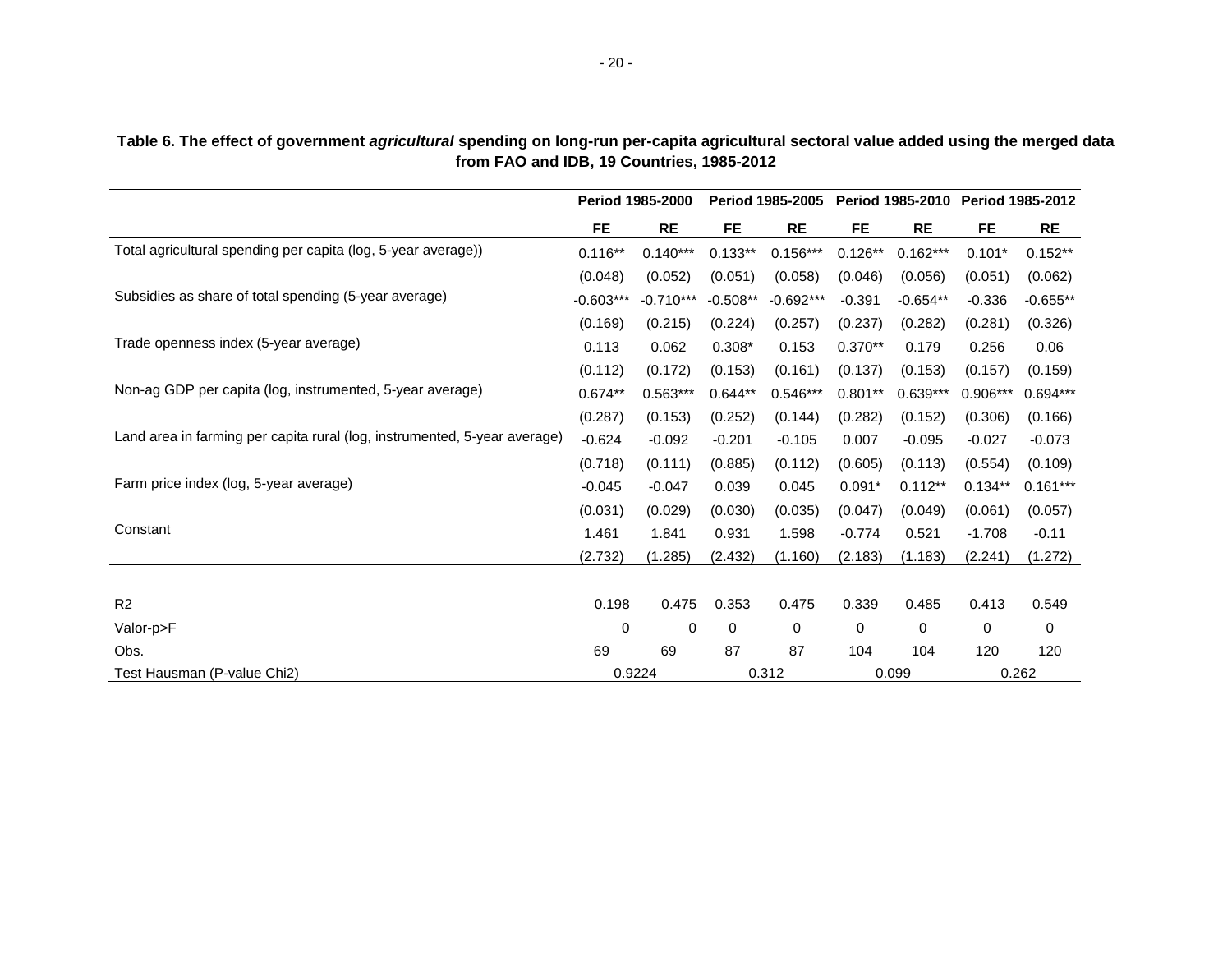### <span id="page-25-0"></span>**Appendix**

| <b>Type</b>                                                            | <b>Classification</b>                                   | <b>Share Private</b> |
|------------------------------------------------------------------------|---------------------------------------------------------|----------------------|
| 1. Productive promotion                                                |                                                         |                      |
| 1.1 Others expenditures                                                |                                                         |                      |
| 1.2.- Market development (Internal and external support and promotion) | Private goods                                           | 1                    |
| 1.3.- Irrigation development                                           | Mixed goods                                             | 1/2                  |
| 1.4.- Scientific and Technological Research and Extension              | Public goods                                            | 0                    |
| 1.5.- Conservation and recovery of natural resources                   | Public goods                                            | $\Omega$             |
| 1.6.- Forest incentives                                                | Mixed goods                                             | 1/2                  |
| 1.7.- Phyto / Zoo sanitary capital                                     | Public goods                                            | 0                    |
| 1.8.- Information and communication services                           | Public goods                                            | $\Omega$             |
| 1.9.- Targeted productive programs                                     | <b>Mostly Private</b><br>goods<br><b>Mostly Private</b> | 2/3                  |
| 1.10.- Integrated rural development programs                           | goods<br><b>Mostly Private</b>                          | 2/3                  |
| 1.11.- Productive incentives for aquaculture and fishing               | goods                                                   | 2/3                  |
| 2. Rural Infrastructure                                                |                                                         |                      |
| 2.1 Housing                                                            | Private goods                                           | 1                    |
| 2.2.- Roads and related                                                | Public goods                                            | 1                    |
| 2.3.- Rural electric and telephony infrastructure                      | Public goods                                            | 1                    |
| 2.4.- Rural basic sanitary                                             | Public goods                                            | 1                    |
| 2.5.- Rural drinking water                                             | Public goods                                            | 1                    |
| 2.6.- Land titling, agrarian regularization                            | Public goods                                            | 0                    |
| 2.7.- Water rights regularization and titling                          | Mostly Public good                                      | 1/3                  |
| 2.8.- Social infrastructure for rural communities                      | Mostly Public good                                      | 1/3                  |
| 2.9.- Land bought and expropriations                                   | Mostly Public good                                      | 1/3                  |
| 3. Rural social expenditures                                           |                                                         |                      |
| 3.1.-Other social services in rural areas                              | Public goods                                            | 0                    |
| 3.2.- Health and nutrition                                             | Public goods                                            | 0                    |
| 3.3- Education                                                         | Public goods                                            | 0                    |
| 3.4.- Justice                                                          | Public goods                                            | 0                    |
| 3.5.- Recreation and sports                                            | Public goods                                            | 0                    |
| 3.6.- Promotion of native ethnic groups                                | Public goods                                            | 0                    |
| 3.7.- Age specific groups promotion                                    | Public goods                                            | 0                    |
| 3.8.- Women promotion                                                  | Public goods                                            | 0                    |
| 3.9.- Family promotion                                                 | Public goods                                            | 0                    |
| 3.10.- Promotion of associations and other administrative expenses     | Public goods                                            | 0                    |
| 3.11.- Training                                                        | Public goods                                            | 0                    |

#### **Table A1. Classification of Rural Public Expenditure in FAO data base (1985-2005)**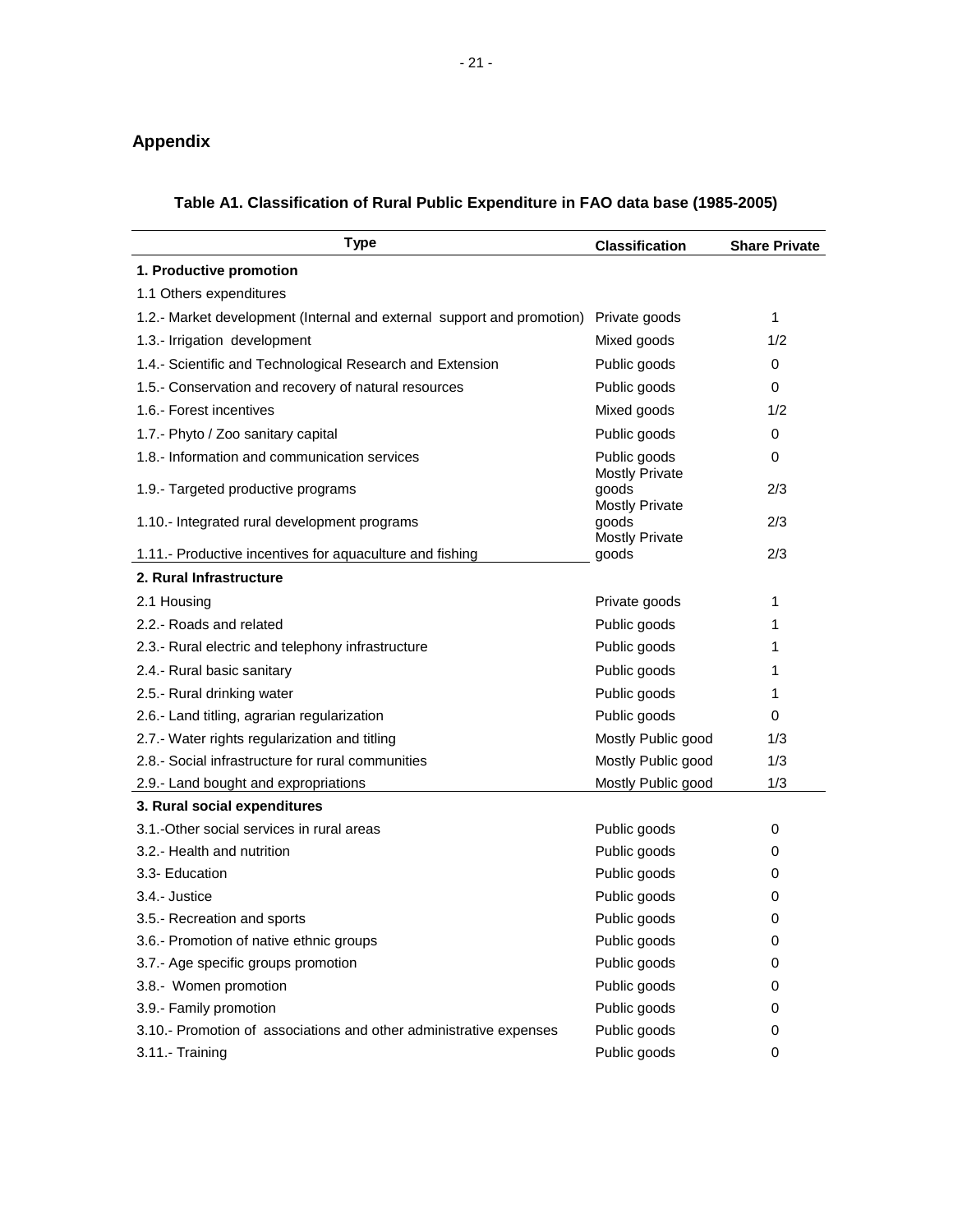| Type                                                                                                                                       | <b>Classification Share Private</b> |  |
|--------------------------------------------------------------------------------------------------------------------------------------------|-------------------------------------|--|
| III.1 Producer Support Estimate (PSE)                                                                                                      |                                     |  |
| A. Support based on commodity outputs (CO)                                                                                                 | Private goods                       |  |
| A1. Market Price Support (MPS)                                                                                                             | Private goods                       |  |
| A2. Payments based on output (PO)                                                                                                          | Private goods                       |  |
| B. Payments based on input use (PI)                                                                                                        | Mixed goods                         |  |
| B1. Variable input use (PIV)                                                                                                               | Mixed goods                         |  |
| B2. Fixed capital formation(PIF)                                                                                                           | Mixed goods                         |  |
| B3. On-farm services(PIS)                                                                                                                  | Mixed goods                         |  |
| C. Payments based on current A/An/R/I, production required (PC)                                                                            | Private goods                       |  |
| D. Payments based on non-current A/An/R/I, production required (PHR)<br>E. Payments based on non-current A/An/R/I, production not required | Private goods                       |  |
| (PNNR)                                                                                                                                     | Private goods                       |  |
| F. Payments based on non-commodity criteria (PN)                                                                                           | Private goods                       |  |
| G. Miscellaneous payments (PM)                                                                                                             | Private goods                       |  |
| IV. General Services Support Estimate (GSSET)                                                                                              |                                     |  |
| H. Agricultural knowledge and innovation system (GSSEA)                                                                                    | Public goods                        |  |
| H1. Agricultural knowledge generation (GSSEAA)                                                                                             | Public goods                        |  |
| H2. Agricultural knowledge transfer (GSSEAB)                                                                                               | Public goods                        |  |
| I. Inspection and control (GSSEB)                                                                                                          | Public goods                        |  |
| 11. Agricultural product safety and inspection (GSSEBA)                                                                                    | Public goods                        |  |
| I2. Pest and disease inspection and control (GSSEBB)                                                                                       | Public goods                        |  |
| 13. Input control (GSSEBC)                                                                                                                 | Public goods                        |  |
| J. Development and maintenance of infrastructure (GSSEC)                                                                                   | Public goods                        |  |
| J1. Hydrological infrastructure (GSSECA)                                                                                                   | Public goods                        |  |
| J2. Storage, marketing and other physical infrastructure (GSSECB)                                                                          | Mixed goods                         |  |
| J3. Institutional infrastructure (GSSECC)                                                                                                  | Public goods                        |  |
| J4. Farm restructuring (GSSECD)                                                                                                            | Mixed goods                         |  |
| K. Marketing and promotion (GSSED)                                                                                                         | Private goods                       |  |
| K1. Collective schemes for processing and marketing (GSSEDA)                                                                               | Private goods                       |  |
| K2. Promotion of agricultural products (GSSEDB)                                                                                            | Private goods                       |  |
| L. Cost of public stockholding (GSSEE)                                                                                                     | Private goods                       |  |
| M. Miscellaneous (GSSEF)                                                                                                                   | Public goods                        |  |
| N. Transfers to producers from consumers (-) (TPC)                                                                                         | Private goods                       |  |
| O. Other transfers from consumers (-) (OTC)                                                                                                | Private goods                       |  |
| P. Transfers to consumers from taxpayers (TCT)                                                                                             | Private goods                       |  |
| Q. Excess feed cost (EFC)                                                                                                                  | Private goods                       |  |

#### **Table A2. Classification of Agricultural Expenditure in AGRIMONITOR data base**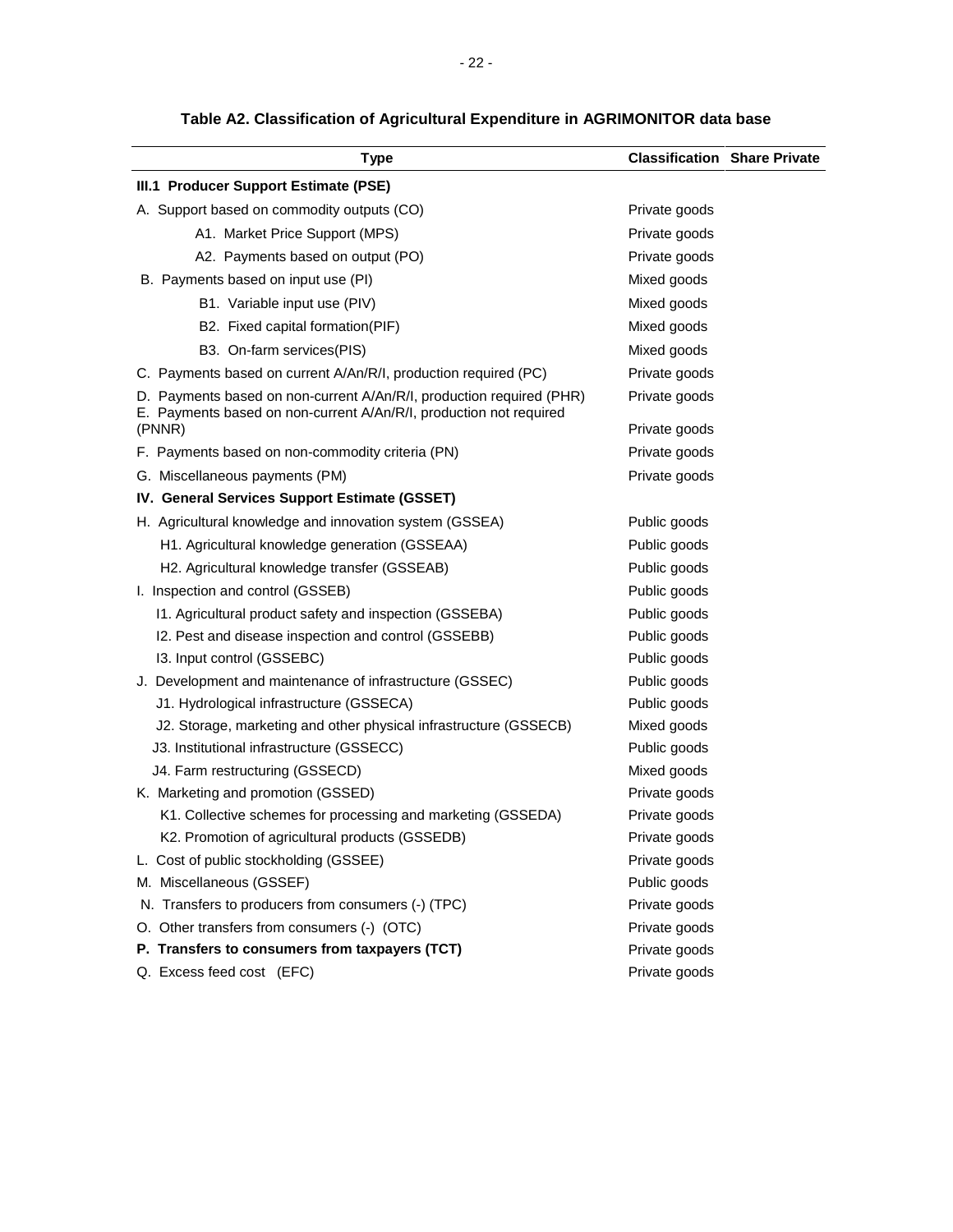|                   |                       |                                                                     | <b>GP Rural</b>                              |                                                                  | <b>Agrimonitor</b> |                             | Work data             |
|-------------------|-----------------------|---------------------------------------------------------------------|----------------------------------------------|------------------------------------------------------------------|--------------------|-----------------------------|-----------------------|
| N<br>$\mathbf{o}$ | <b>Country</b>        | Productiv<br>е<br>promotion                                         | <b>Rural</b><br><b>Infrastructur</b><br>е    | <b>Rural social</b><br>expenditure<br>s                          | Years              | <b>Comment</b><br>s         |                       |
| 1                 | Argentina             | 1985-2001<br>(more<br>reliable<br>since<br>1990)                    | 1999-2001<br>(only<br>aggregate<br>data)     | 1994-2001<br>(only<br>aggregate<br>data)                         | 2007-11            |                             | 1990-2001;<br>2007-11 |
| 2                 | <b>Belice</b>         | No                                                                  | <b>No</b>                                    | <b>No</b>                                                        | In.<br>Progress    | In Progress                 | In.<br>Progress       |
| 3                 | <b>Bolivia</b>        | 1987-2001<br>(only<br>others and<br>aggregate<br>data)<br>1990-2005 | 1991-2001<br>(only rural<br>basic sanitary   | 1991-2001<br>(only health<br>and nutrition,<br>and<br>education) | 2006-09            |                             | 1987-2001;<br>2006-09 |
| 4                 | <b>Brazil</b>         | (more<br>reliable<br>since<br>1994)                                 | 1991-2005<br>(more reliable<br>since 1994)   | 1992-2005<br>(more reliable<br>since 1997)                       | 1986-2012          | Cero<br>values<br>1986-1994 | 1994-2012             |
| 5                 | Chile                 | 1990-2004                                                           | 1990-2004                                    | 1990-2004                                                        | 1986-2013          | Cero<br>values<br>1986-1989 | 1990-2013             |
| 6                 | Colombia              | 1990-2001<br>(only<br>aggregate<br>data)                            | 1990-2001<br>(only<br>aggregate<br>data)     | 1990-2001<br>(only<br>aggregate<br>data)                         | 2008-09            |                             | 1990-01;<br>2008-09   |
| 7                 | Costa Rica            | 1985-2001                                                           | 1985-2001                                    | 1985-2001                                                        | 2004-12            |                             | 1985-2011;<br>2004-12 |
| 8                 | Cuba                  | 1985-2001                                                           | 1985-2001                                    | 1985-2001                                                        | No                 | No                          | <b>No</b>             |
| 9                 | Dominican<br>Republic | 1985-2001                                                           | 1985-2001                                    | 1985-2001                                                        | 2006-12            |                             | 1985-2001;<br>2006-12 |
| 10                | Ecuador               | 1985-2001                                                           | 1985-2001                                    | 1985-2001                                                        | 2006-12            |                             | 1985-2001;<br>2006-12 |
| 11                | El Salvador           | 1985-2003                                                           | 1989-2003                                    | 1985-2003<br>(no data<br>1986-88)                                | 2009-12            |                             | 1985-03;<br>2009-12   |
| 12                | Guatemala             | 1985-2001                                                           | 1985-2001                                    | 1985-2001                                                        | 2006-10            |                             | 1985-2001;<br>2006-10 |
| 13                | Haití                 | No                                                                  | <b>No</b>                                    | No                                                               | In.<br>Progress    | In Progress                 | In<br>Progress        |
| 14                | Honduras              | 1985-2001                                                           | 1985-2001                                    | 1985-2001<br>(only other<br>expenditures)                        | 2008-09            |                             | 1985-2001;<br>2008-09 |
| 15                | Jamaica               | 1987-2000                                                           | 1987-2000<br>(no cero value<br>only 1987-89( | 1987-2000                                                        | 2006-12            |                             | 1987-2000;<br>2006-12 |
| 16                | Mexico                | 1985-2001                                                           | 1985-2001                                    | 1985-2001                                                        | 1986-13            |                             | 1985-2013             |
| 17                | Nicaragua             | 1991-2002                                                           | 1991-2002                                    | 1991-2002                                                        | 2009-10            |                             | 1991-02:<br>2009-10   |
| 18                | Panamá                | 1985-01                                                             | 1985-01<br>(more reliable<br>1999-01)        | 1985-01                                                          | In.<br>Progress    | In Progress                 | In<br>Progress        |
| 19                | Paraguay              | 1985-01<br>(more<br>reliable<br>1986-01)                            | 1985-01<br>(more reliable<br>1986-01)        | 1985-01<br>(more reliable<br>1986-01)                            | In.<br>Progress    | In Progress                 | In<br>Progress        |

#### **Table A3. Type of data available from FAO's GPRural and IDB's Agrimonitor projects**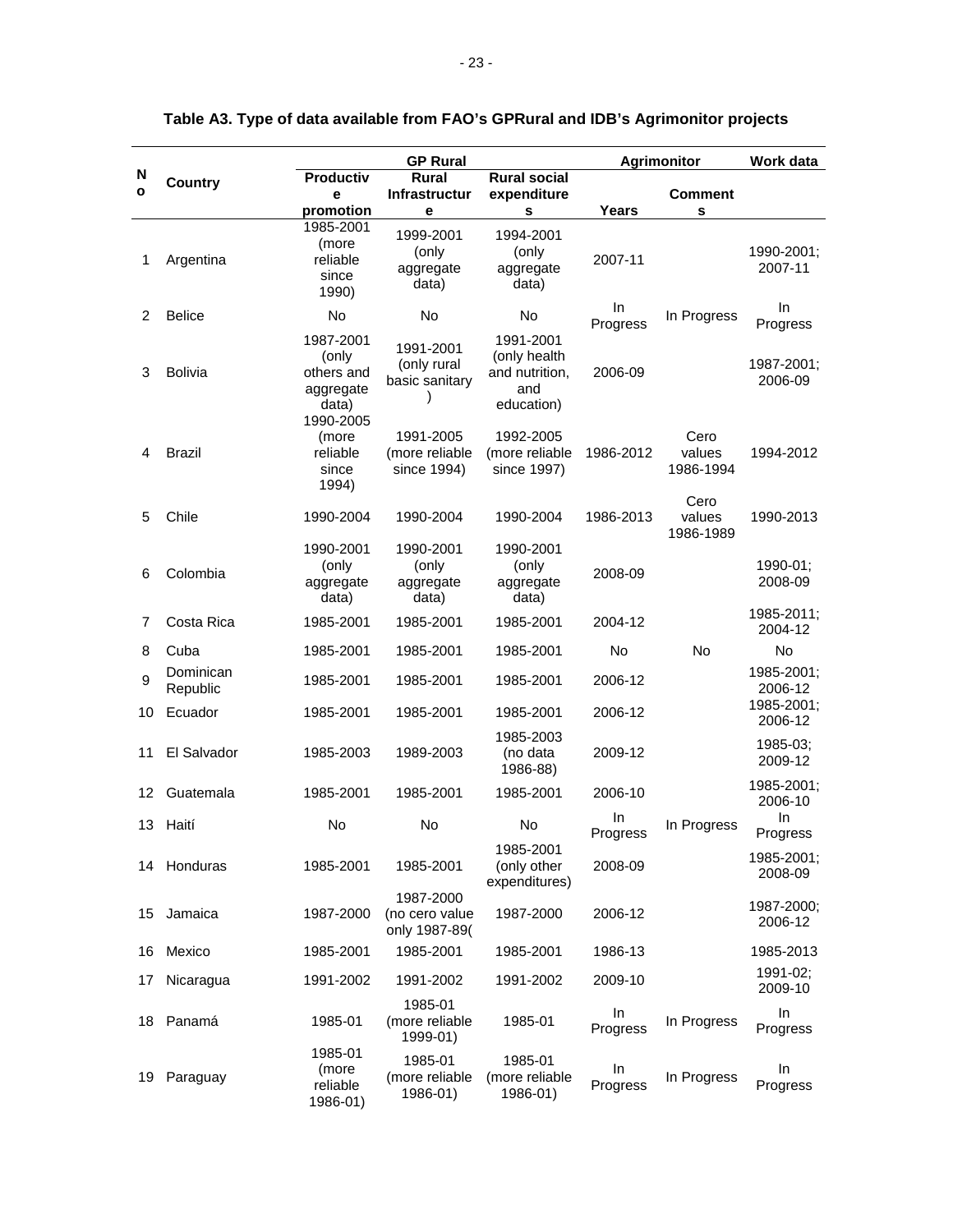| 20 | Perú      | 1989-01<br>(more<br>reliable<br>1990-01) | 1989-01<br>(more reliable<br>1990-01) | 1989-01<br>(more reliable<br>1990-01) | 2006-13        |             | 1990-01:<br>2006-13   |
|----|-----------|------------------------------------------|---------------------------------------|---------------------------------------|----------------|-------------|-----------------------|
| 21 | Uruguay   | 1985-01<br>(more<br>reliable<br>1990-01) | 1985-01<br>(more reliable<br>1990-01) | 1985-01<br>(more reliable<br>1990-01) | In<br>Progress | In Progress | In<br><b>Progress</b> |
| 22 | Venezuela | 1985-01                                  | 1985-01                               | 1985-01                               | No             | No          | No                    |

Source: FAO GP Rural and IDB Agrimonitor